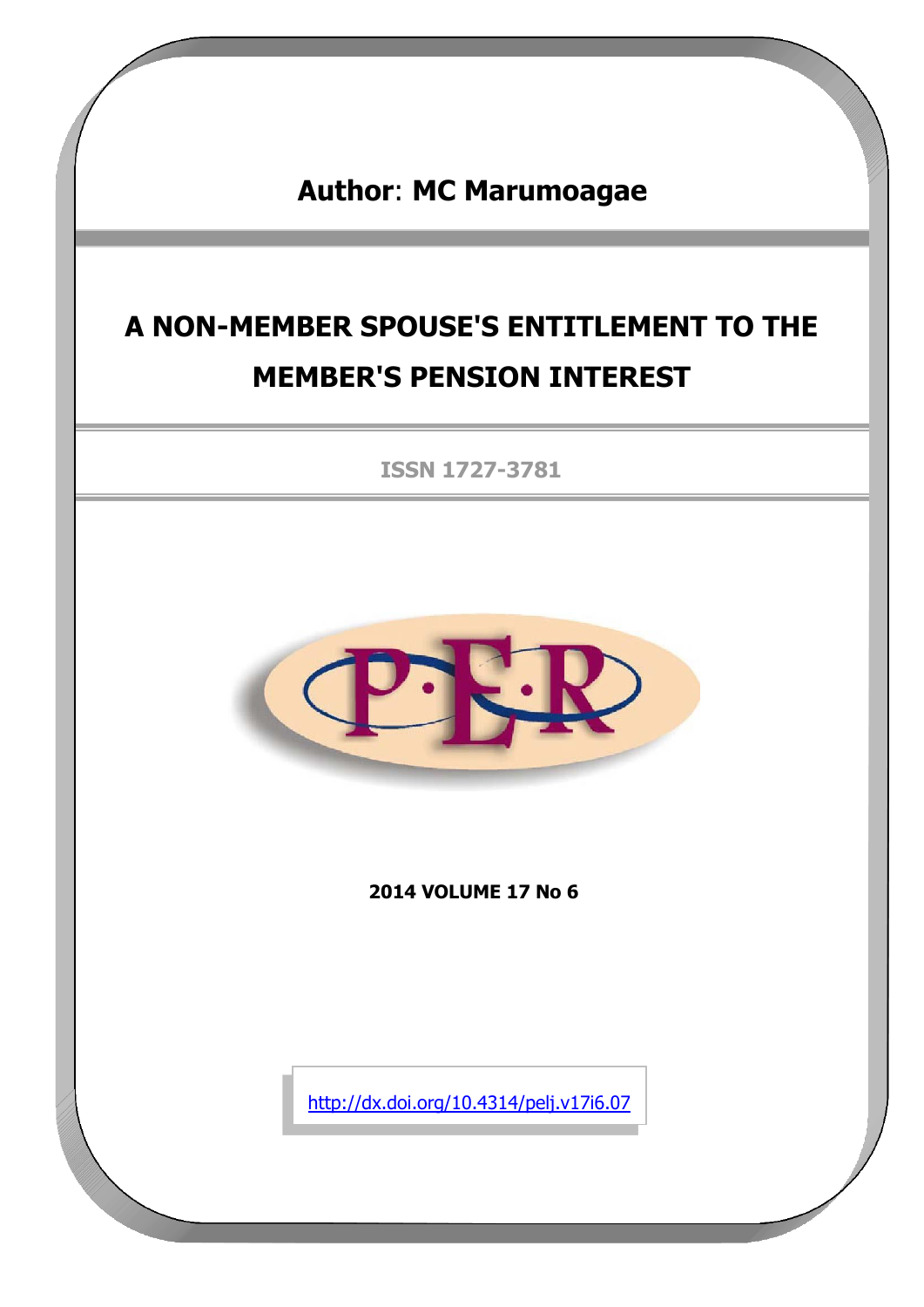# **A NON-MEMBER SPOUSE'S ENTITLEMENT TO THE MEMBER'S PENSION INTEREST**

### **MC Marumoagae**

### **1 Introduction**

South African law regulating the division of retirement benefits on divorce when a joint estate existed between divorcing spouses has undergone significant changes in recent years. These changes are reflected by the amendments which were made to the *Divorce Act* 70 of 1979 (hereinafter referred to as the "DA") in 1989 and the Pension Funds Act 24 of 1956 (hereinafter referred to as the "PFA") in 2007 and 2008 respectively. South African family law also saw the promulgation of the Civil Union Act 17 of 2006 (hereinafter referred to as the "CUA") which effectively accorded some of the legal consequences of civil and customary marriages to partners in a civil union.<sup>1</sup> Furthermore, there have been those who have advocated for domestic partnerships to be accorded certain legal consequences of civil and customary marriages.<sup>2</sup> Pension funds schemes have been brought before the office of the Pension Funds Adjudicator to accord same-sex couples and cohabitants or life partners the same rights as those accorded to heterosexual married couples with regard to pension benefits.<sup>3</sup>

Initially, only non-member spouses of members of pension funds regulated by the PFA were eligible to claim portions of their member spouses' pension fund benefits which were due to them immediately on the date of divorce. There were certain pension fund schemes which are regulated by their own legislation which did not

<sup>-</sup> Motseotsile Clement Marumoagae. LLB LLM (Wits) LLM (NWU) Diploma in Insolvency Law Practice (UP). Senior Lecturer, North-West University (Mahikeng Campus). E-mail: Clement.Marumoagae@nwu.ac.za.

<sup>1</sup> Section 13 of Civil Union Act (CUA).

<sup>2</sup> Anon date unknown http://www.out.org.za/index.php/library/literature?download= 10:advocating-for-the-legal-recognition-of-domestic-partnerships.

<sup>3</sup> See Van der Merwe v Southern Life Association 2000 3 BPLR 321 (PFA) 330; Martin v Beka Provident Fund 2000 2 BPLR 196 (PFA) 213.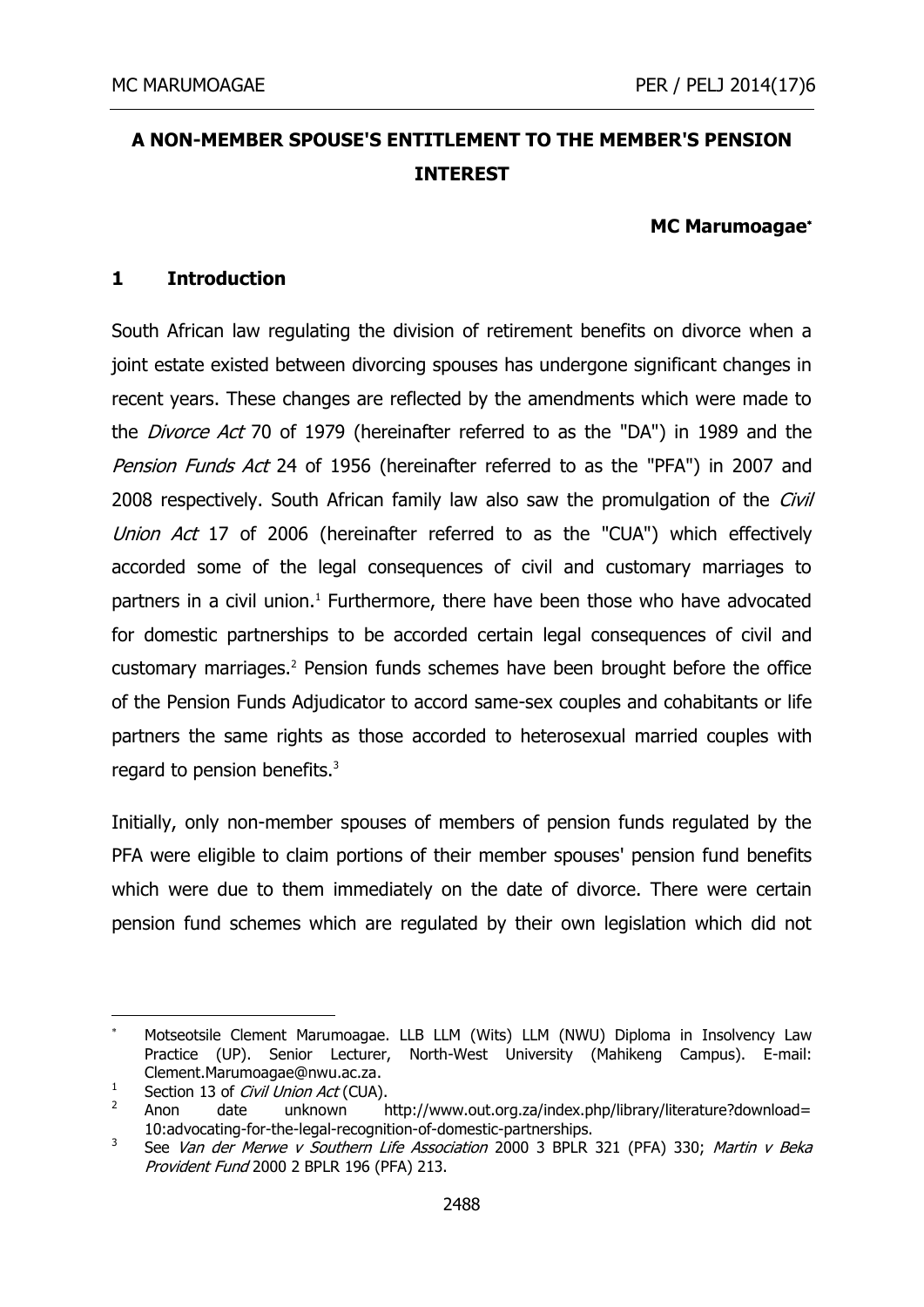provide the same for non-member spouses of their members on the date of divorce.<sup>4</sup> Nonetheless, through judicial and legislative intervention the perceived unfairness regarding the allocation of the relevant portions of pension benefits to non-member spouses on the date of divorce were addressed.<sup>5</sup> A detailed discussion of discriminatory practices relating to the division of pension benefits in the context of divorce is beyond the scope of this article.<sup>6</sup>

ــ<br>4 See Wiese v Government Employees Pension Fund 2012 6 BCLR 599 (CC), in which the difficulties experienced by non-member spouses of the Government Employees Pension Fund, which is regulated by its own statute and not the PFA, were highlighted.

 $5$  Wiese v Government Employees Pension Fund 2011 4 All SA 280 (WCC) para 17, wherein it was stated that given that the "clean break" principle is now applied to the divorced spouses of private pension fund members, there appears to be no rational reason why this should be withheld from members of pension funds not regulated by the *Pension Funds Act* 24 of 1956 (the PFA). The court at the time was alerted to the fact that the irrationality and unfairness of the differentiation had been recognised by government and that the National Treasury had issued a public document to address the issue. The court held that "the failure of the law to provide for the application of the 'clean break principle' renders it to that extent inconsistent with s 9 (1) of the Constitution inasmuch as it sanctions unequal treatment or differentiation of a class of persons, which differentiation bears no rational connection to a legitimate government purpose" (para 24). The court held that it would be just and equitable to suspend the declaration of invalidity and leave the precise nature of the remedial provisions to the legislature (para 40). This case was referred to the Constitutional Court for confirmation; at that time the legislature had already began to address the concerns raised in this case, in that the substantive issues between the parties had become moot. As such, the Constitutional Court held that it was not in the interest of justice to pronounce on the validity of Government Employees Pension Law or the appropriate constitutional remedy on appeal (see Wiese v Government Employees Pension Fund 2012 6 BCLR 599 (CC) para 24). Subsequent to this case, the Government Employees Pension Law Amendment Act 19 of 2011 was passed to introduce the "clean break" principle to members of the GEPF. Despite this, it was worrying that there were other retirement funds which still did not make provision for the "clean break" principle. In Ngewu v Post Office Retirement Fund 2013 4 BCLR 421 (CC), the Constitutional Court was once again called upon to address the anomaly arising from the failure to afford divorcees of members of the Post Office Retirement Fund rights and advantages similar to those afforded to former spouses of members of funds subject to the PFA and the Government Employees Pension Fund. The court found that the omission of the "clean break" principle from ss 10 and 10E of the Post Office Act 44 of 1958 renders those provisions invalid to the extent of this inequality (para 17). The court suspended the declaration of the invalidity for eight months to allow the Legislature to cure the defect (para 18). Also see Nevondwe 2012 *Insurance and Tax* as well as Marumoagae 2013 De Rebus 40, where it is submitted that "it is high time that all public pension funds that have not yet considered having their specific legislation that do not make provision for the clean-break principle amended, to submit them to parliament for them to be amended accordingly. Expensive litigation can be avoided in this regard because the Constitutional Court has shown that if a particular statute is not in line with s 9 of the Constitution it will be declared unconstitutional and invalid".

<sup>6</sup> It suffices however, to mention that in terms of  $s$  37D(1)(d)(i) of the PFA, a pension fund may deduct an amount awarded to a non-member spouse upon divorce from a member's pension benefit and make payment thereof to the non-member spouse if the amount was awarded in terms of s 7(8)(a) of the *Divorce Act* (DA). The DA applies only to the dissolution of marriages concluded in terms of the Marriage Act 25 of 1961, civil unions concluded in terms of the CUA, and customary marriages concluded in terms of the Recognition of Customary Marriages Act 120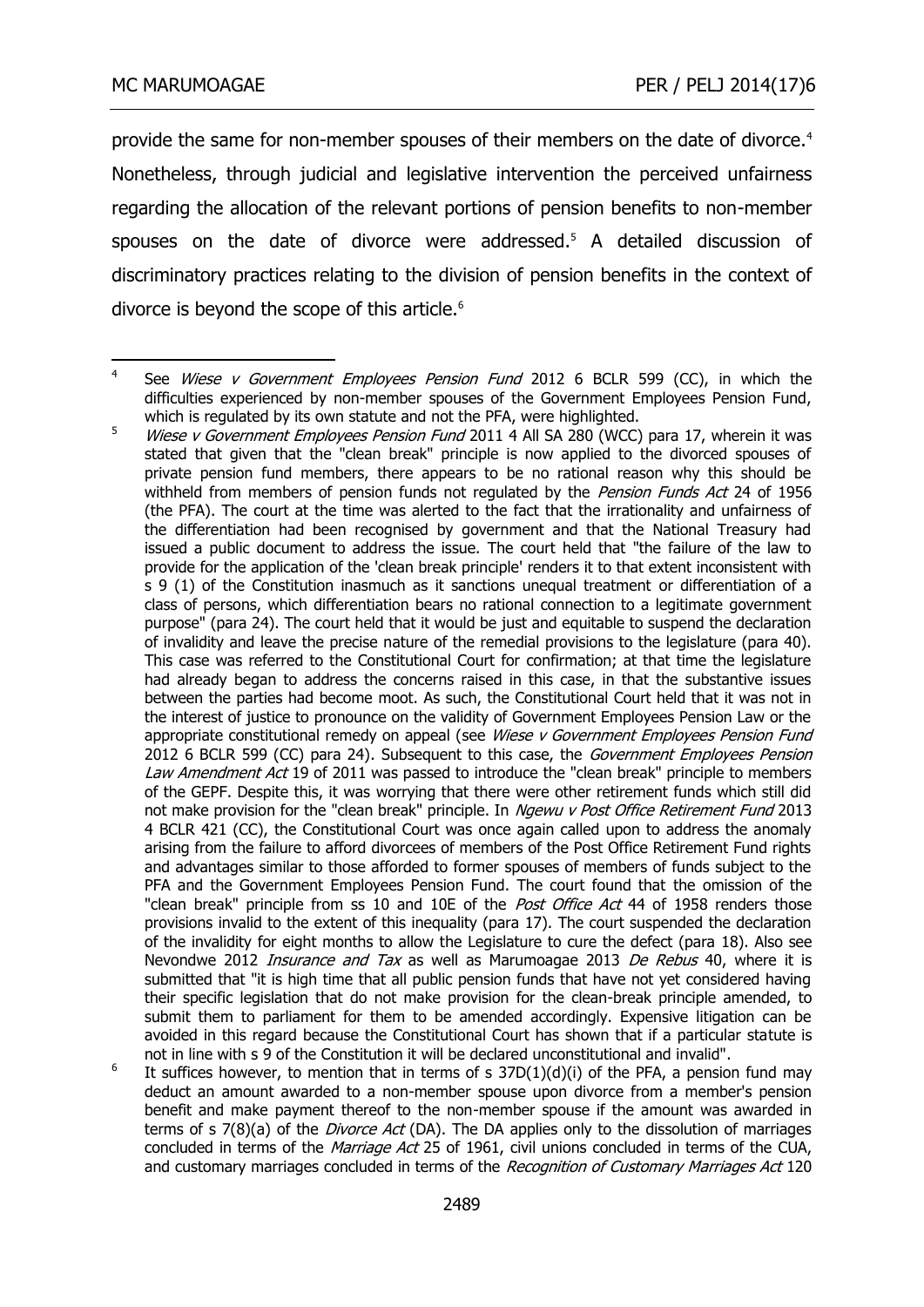This article deals with the entitlement, if any, that the non-member spouse or former non-member spouse has in a pension interest of either his or her current spouse or former spouse who is or was a member of a retirement fund. This article will assess the challenges which may arise in relation to retirement benefits due to the member spouse in relation to the entitlement his or her spouse or former spouse may have thereto in three different contexts: pre-divorce, during the divorce, and post-divorce. This will be done by first providing a contextual understanding of what a "pension interest" is as an asset in the joint estate of spouses married in community of property, thus assessing if the joint estate of divorcing spouses at the time of divorce automatically includes a pension interest, as well as the extent of the entitlement (if any) which the non-member spouse may have in such a pension interest. Second, this article will assess if a failure to plead and pray for the division of the pension interest in the divorce papers should prevent a former non-member spouse post-divorce from claiming any portion of the pension benefits accorded or to be accorded to his or her former member spouse which otherwise would have been due to him or her. The discussion in this article will rely heavily on case law, thereby illustrating how inconsistent our courts have been when deciding on this issue.

### **2 Historical perspective**

-

Initially, a pension interest which a non-member spouse would be entitled to on the date of divorce was not regarded as forming part of the joint estate of spouses

of 1998. The DA does not apply to marriages concluded only in terms of Islamic rites. However, the Pension Funds Adjudicator in Tryon v Nedgroup Defined Contribution Pension and Provident Fund PFA/GA/8796/2011/TCM held that it is possible for spouses married and divorced in terms of Islamic law only, to share in the other spouse's pension interest upon divorce, thereby ordering that the member spouse's retirement fund would have to make payment to the nonmember spouse if the agreement reached between the spouses regarding the division of pension interest states as much and has been made an order of court. Because marriages under religious principles such as Islamic law are not yet recognised under South African law, when the parties divorce their divorce is not granted under the DA, as such retirement funds are not in the position to award non-member spouses of members of such retirement funds benefits which they would ordinarily receive if they were married either under civil law or customary law. Clearly, this position amounts to differentiation and such differentiation cannot be justified in a democratic society such as ours. The law in this regard therefore needs to be updated.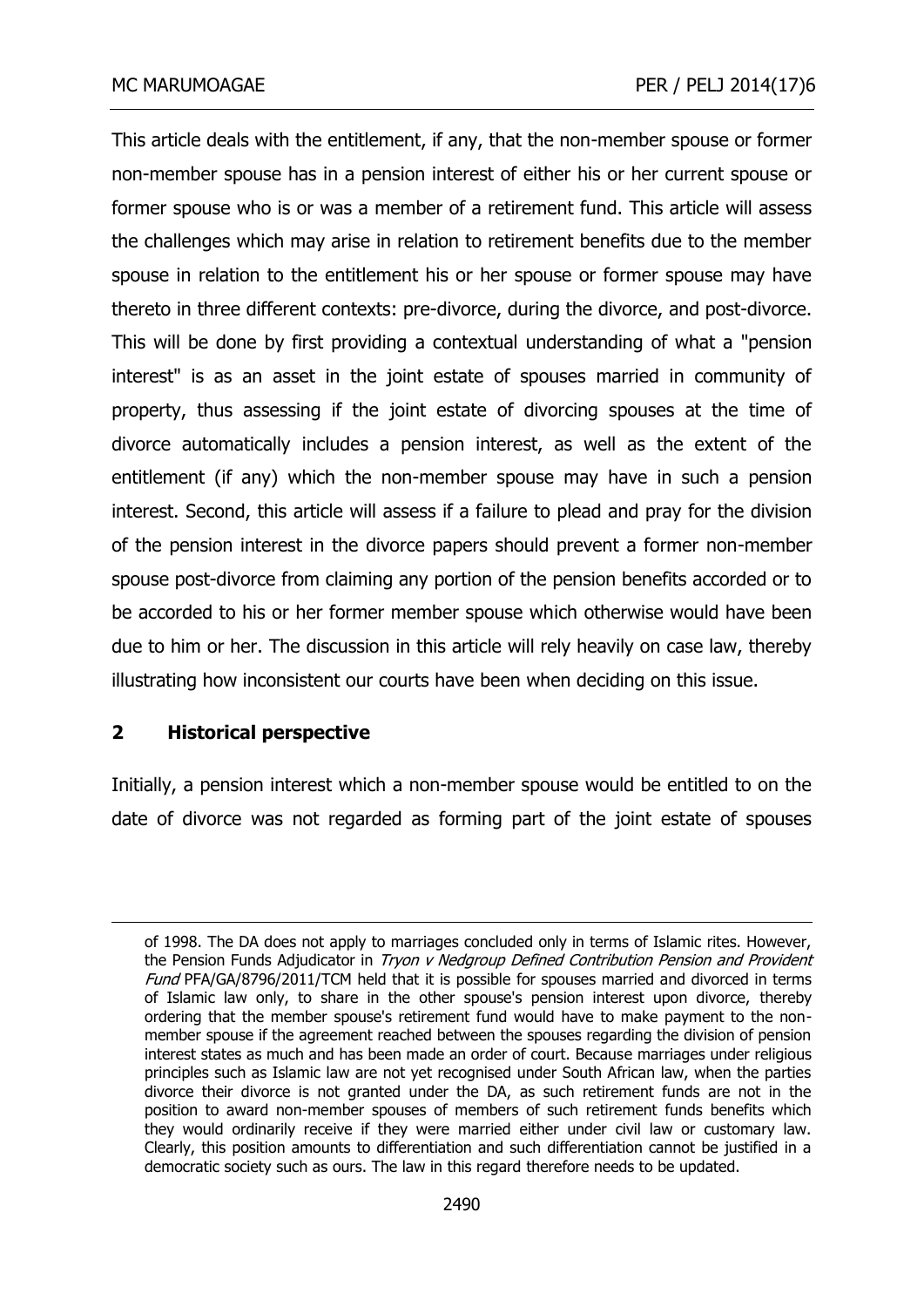married in community of property.<sup>7</sup> Before August 1989 the amount held by a fund as a provision for its future liability towards a member could not be taken into account in determining the value of the member's estate on divorce, because the provision comprised assets that belonged to the fund rather than the member. $8$  In 1989, through the promulgation of the *[Divorce Amendment Act](http://www.concerningdivorce.com/divorce-amendment-act-7-of-1989-todays-trustee-statutory-frameword-of-retirement-funds.html)* 7 of 1989, [subsections 7\(7\) and 7\(8\) were inserted into the DA, which resulted in](http://www.concerningdivorce.com/divorce-amendment-act-7-of-1989-todays-trustee-statutory-frameword-of-retirement-funds.html) pension fund member spouse's pension interest being regarded as an asset in his or her estate and by extension his or her joint estate if married in community of property, making it eligible for division on divorce.<sup>9</sup> The cash lump sum was the only portion of the member's spouse's interest in the fund which was considered part of his or her distributable estate on divorce, this being the portion he or she would be entitled to if he or she resigned at the date of the divorce. $10$  Any portion awarded to the former spouse was payable when the benefits accrued to the member, when the member was dismissed, retrenched, retired, withdrew from the fund or died.<sup>11</sup> This meant

<sup>—&</sup>lt;br>7 See Kotze v Kotze 2013 JOL 30037 (WCC) para 19, where it was held that "it appeared that prior to the introduction of section 7 of the Divorce Act, the party whose spouse was a member of a pension fund did not have a recognised interest in the pension of such other spouse. Where such benefit had not yet accrued it was not generally regarded as an asset in such pension holder's estate where the marriage was in community of property and moreover neither was it regarded as an asset of the joint estate. In determining the patrimonial benefits in the joint estate the pension expectation was not taken into account. With the introduction of section 7(7)(a) the situation changed substantially". Also see  $ML$  v  $IL$  2013 ZAFSHC 55 (25 April 2013) para 15.

<sup>8</sup> See Hunter et al Pension Funds Act 725, where it is stated that "the provision was, however, in many cases, the most valuable 'asset' in the member's estate and its exclusion from account in determining the value of the estate was prejudicial to the spouse from whom the member was divorced" (Hunter et al Pension Funds Act 726). Also see Old Mutual Life Assurance Co (SA) (Pty) Ltd v Swemmer 2004 5 SA 373 (SCA) para 17.

<sup>9</sup> See De Kock v Jacobson 1999 4 SA 346 (W) 349G-H, where it was held that "there was no reason in principle why the accrued right to a pension by one of the parties to a marriage in community of property should not form part of the community of property existing between the parties prior to their divorce". Also see Nevondwe, Rapatsa and Ratloga 2012 Pensions 96, where it is stated that "the effect of Section 7(7) is to deem the pension interest of a party to the divorce action to be part of his assets for the purposes of the divorce. Section 7(8) then authorises the court to order that the former spouse be paid a share of the 'pension interest' when the member becomes entitled to a benefit in terms of the rules of this fund".

<sup>10</sup> National Treasury 2004 http://www.treasury.gov.za/public%20comments/Retirement% 20Fund%20Reform%20A%20Discussion%20Paper.pdf 3.17.1.

<sup>11</sup> See Schenk v Schenk 1993 2 SA 346 (E) and Mouton v Southern Staff Pension Fund 2003 4 BPLR 4581 (PFA), wherein this position was found to be unsatisfactory and thus undermined the clean break principle. Also see Cockcroft v Mine Employees Pension Fund 2007 3 BPLR 296 (PFA) para 14. This meant that in respect of occupational pension and provident funds, the date on which the non-member spouse received payment depended entirely on whether the member spouse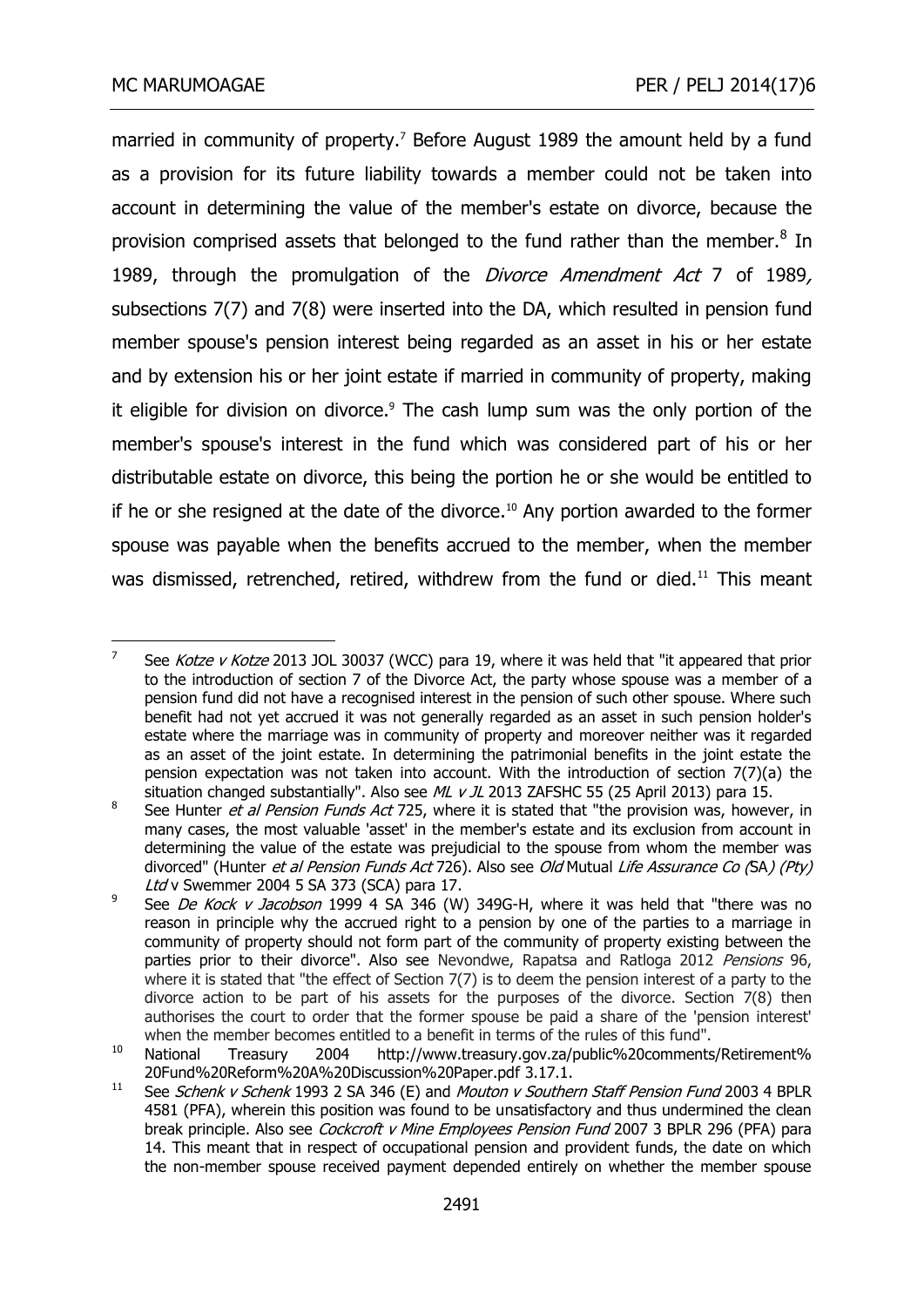that a non-member spouse was entitled to share therein only when the member spouse of the pension fund became entitled to a benefit, which could occur many years after the date of divorce.<sup>12</sup> There was also neither a provision for interest nor benefit of returns earned by the fund on the investment of the amount of pension interest due to the non-member spouse from the date of divorce to the date on which it was paid to him or her. $^{13}$  Accordingly, while the member's benefits would increase with contributions and investment returns throughout the period of membership, this did not apply to the portion allocated to the non-member spouse, which remained static from the date of divorce to the date of payment.<sup>14</sup> This position was not appropriate, especially for non-member spouses, who often found themselves in a weak financial position on divorce and therefore vulnerable.

In 1999 the South African Law Commission (as it was referred to then)<sup>15</sup> recommended that the pension benefits be treated in accordance with what is described as the "clean break" principle.<sup>16</sup> This means that at the date of the divorce the pension benefits of the member and his/her spouse are determined and divided between the two parties.<sup>17</sup> The "clean break" principle refers to the entitlement of the non-member spouse to receive immediate payment or transfer of the portion of the member's pension interest allocated to him on the date of divorce.<sup>18</sup> Having regard to the recommendations made by the South African Law Commission, section 37D of the PFA was duly amended by section 28 of the Pension Funds Amendment

remained with the same employer until retirement or elected to resign or was actually dismissed or retrenched by the employer.

 $12$  Hunter *et al Pension Funds Act* 727. See also *Mashilo v Basil Read Group Provident Fund* 2005 1 BPLR 51 (PFA).

<sup>&</sup>lt;sup>13</sup> Hunter *et al Pension Funds Act* 727.

<sup>&</sup>lt;sup>14</sup> See Kirchner v Kirchner 2009 4 SA 448 (W).

<sup>&</sup>lt;sup>15</sup> It is now referred to as the South African Law Reform Commission.

<sup>16</sup> SALC 1999 http://www.justice.gov.za/salrc/reports/r\_prj112\_pension\_1999jun.pdf 23.<br>17 National Treasury 2004 http://www.treasury.gov.za/public%20comments/Be

<sup>17</sup> National Treasury 2004 http://www.treasury.gov.za/public%20comments/Retirement% 20Fund%20Reform%20A%20Discussion%20Paper.pdf 45.

<sup>18</sup> Anon date unknown http://www.pension.co.za/employee\_benefits\_divorce.asp. See also Nevondwe and Camroodien 2014 http://www.pensionlawyers.co.za/resources/downloads/2014 downloads/ 16, where it is stated that "the clean-break principle means that a former spouse can receive their share of the pension interest shortly after divorce".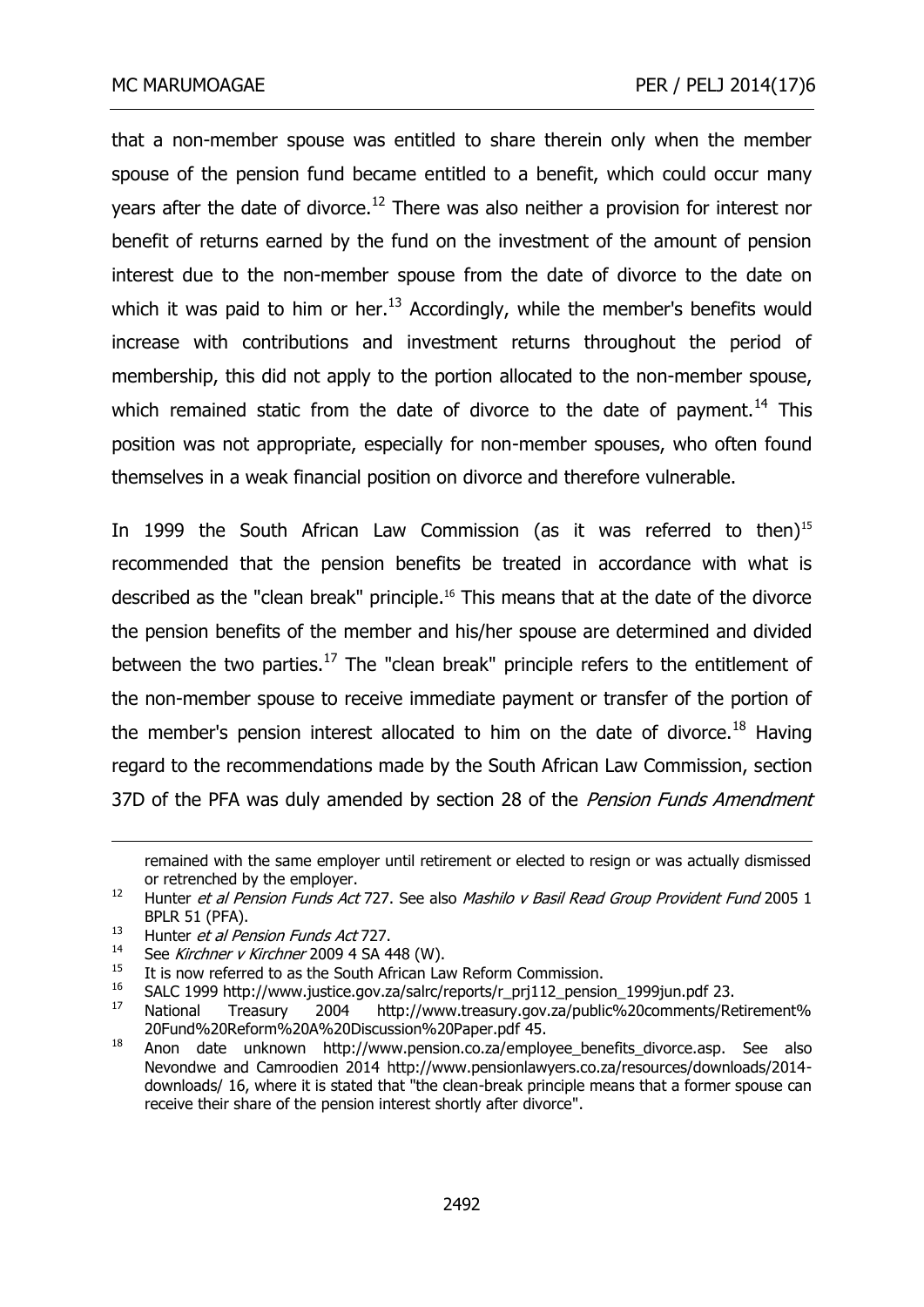Act 11 of 1997, which came into effect on 13 September 2007. This section effectively accelerates the date of accrual of the benefit to the member spouse and in turn the date on which the divorce benefit accrues to the non-member spouse, which is effectively the date of divorce. It was determined in  $JC$  Cockcroft  $v$  the Mine Employees Pension Fund that:

By deeming the date of accrual of the benefit to be the date of divorce, the new section … overrides the actual date of accrual of the benefit which is determined by the event giving rise to the member's entitlement. The result is that the divorce benefit accrues to the non member spouse on the date of divorce (a fixed ascertainable date without any reference to other documents and no time delay implications), that is, without reference to the actual date of accrual of the benefit (invariably a future date at the time of the divorce with significant time delay implications).<sup>19</sup>

[These amendments introduced the "so called"](http://www.google.co.za/url?sa=t&rct=j&q=&esrc=s&frm=1&source=web&cd=6&cad=rja&ved=0CFoQFjAF&url=http%3A%2F%2Fwww.saflii.org%2Fza%2Flegis%2Fnum_act%2Fpfaa2007245.pdf&ei=ChNqUvTHK9OThgeumoCYBw&usg=AFQjCNESnZLqO1xeQC-Axcb5e8EYGqSaPw&sig2=pOCD4OqkITpjg5HnfUnA8Q&bvm=bv.55123115,d.Yms) clean break principle, in terms of [which t](http://www.google.co.za/url?sa=t&rct=j&q=&esrc=s&frm=1&source=web&cd=6&cad=rja&ved=0CFoQFjAF&url=http%3A%2F%2Fwww.saflii.org%2Fza%2Flegis%2Fnum_act%2Fpfaa2007245.pdf&ei=ChNqUvTHK9OThgeumoCYBw&usg=AFQjCNESnZLqO1xeQC-Axcb5e8EYGqSaPw&sig2=pOCD4OqkITpjg5HnfUnA8Q&bvm=bv.55123115,d.Yms)he non-member spouse is entitled to receive immediately on the date of divorce payment or transfer of the portion of the member's pension interest allocated to him or her, thereby effecting a clean break between the parties as far as the non-member spouse's claim to a portion of the members pension interest is concerned.<sup>20</sup> This effectively changed the date of accrual of the benefit of a nonmember spouse, by deeming the benefit due to him or her to have accrued on the date which the court grants the divorce order. This does not mean that the nonmember spouse inherits the rights of a member spouse in relation to his or her pension fund. The non-member spouse will be entitled only to his or her part of the pension interest, depending on the marital regime applicable to the parties' marriage. The legislature created a statutory formula for determining the value of the benefit to be accorded to the non-member spouse, known as the pension interest, and deemed it to be an asset in the joint estate capable of division at divorce. Currently, section 37D(4)(a) of the PFA provides that for the purposes of section 7(8)(a) of the DA, the portion of the pension interest assigned to the nonmember spouse in terms of a decree of divorce is deemed to accrue to the member

<sup>19</sup> <sup>19</sup> Cockcroft v the Mine Employees Pension Fund PFA/we/11234/06/LS para 19.

Section 28(e) of the Pension Funds Amendment Act stipulates that, for the purposes of the DA, a benefit is deemed to accrue to the principal member on the date of divorce, thus allowing the non-member spouse the right to claim her share of it.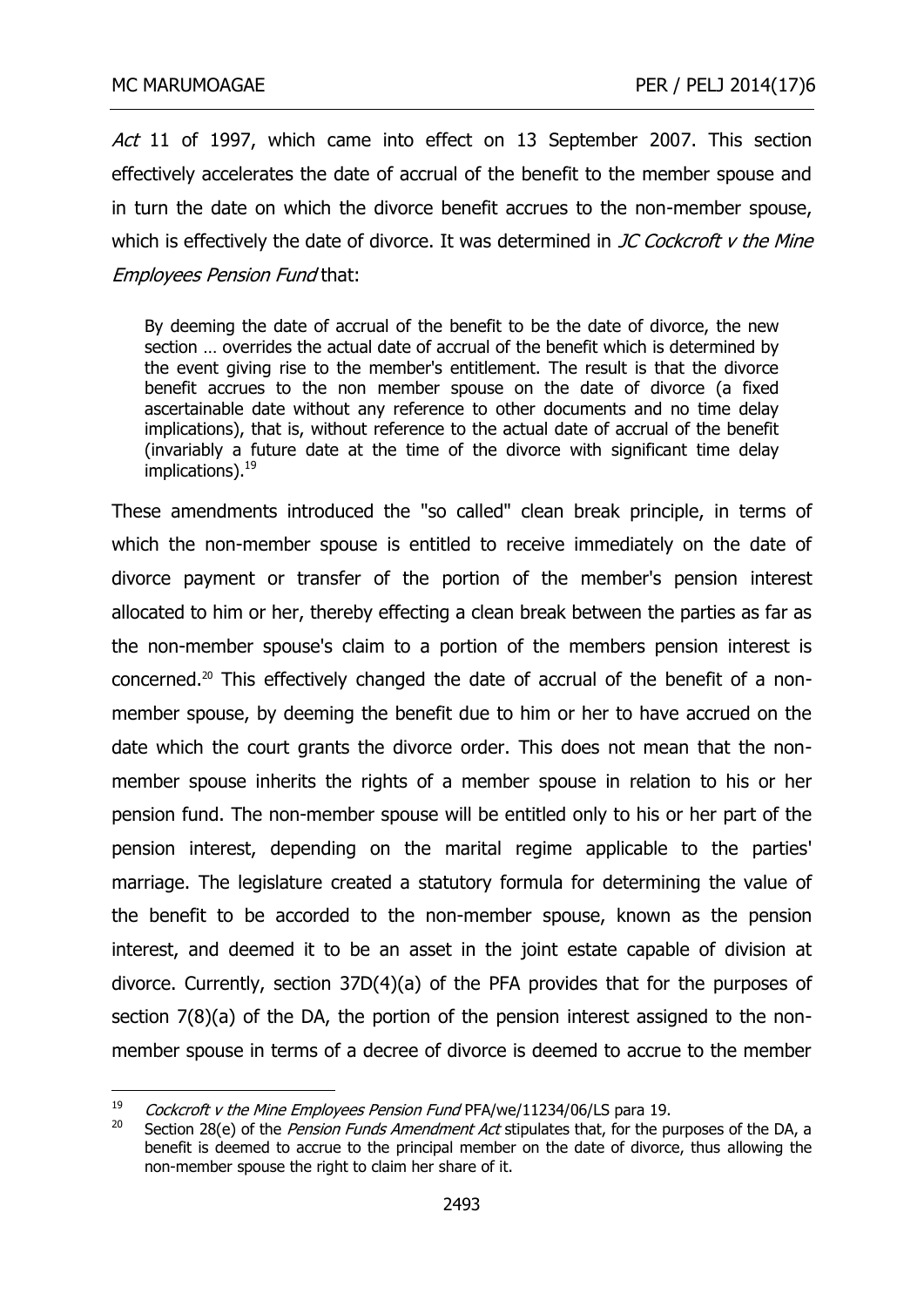on the date on which the divorce is granted. As such, "a court, in issuing a decree of divorce, is empowered to allocate a portion of the pension interest to the nonmember spouse". <sup>21</sup> In essence this section notionally accelerates the date of accrual of the benefit to the member spouse and in turn the date on which the divorce benefit accrues to the non-member spouse, which is the date of divorce.<sup>22</sup>

In terms of section 7(8)(a) of the DA, the court granting a decree of divorce in respect of a member of a pension fund may order the registrar of the court to notify the fund concerned to endorse its records for that part of the pension interest payable to the non-member spouse and the administrator of that pension fund to furnish proof of such endorsement to the registrar in writing within one month of receipt of such notification. This means that a retirement fund presented with such a divorce order must deduct from the member's pension benefit the amount of the pension interest allocated to the non-member spouse as indicated in the divorce decree and pay it directly to him or her if he or she so elects, or it can transfer it to another fund if he or she has requested the fund to do so. The fund cannot unilaterally transfer the non-member spouse's portion to another fund without express instructions from the non-member spouse.

It was worrying that the clean break principle initially applied only to pension funds registered with the PFA. The exclusion from the application of the clean break principle of some of the pension funds which were not governed by the PFA but regulated by their own statutes was both unfair and discriminatory.<sup>23</sup> The perceived unfairness related to the fact that former non-member spouses of members of public sector pension funds, most notably the Government Pension Fund, were not afforded the right to receive their share of the pension interest immediately on

 $21$ <sup>21</sup> Anon date unknown http://www.pensionlawyers.co.za/downloads/2012/conference/ Paul\_Pretorius-Paper.pdf 4.

<sup>&</sup>lt;sup>22</sup> Cockcroft v Mine Employees Pension Fund 2007 3 BPLR 296 (PFA) paras 18-19. By deeming the date of accrual of the benefit to be the date of divorce, s 37D(4)(a) overrides the actual date of accrual of the benefit, which is determined to be the event giving rise to the member's entitlement. This effectively entails that the divorce benefit accrues to the non-member spouse on the date of divorce without reference to the actual date of accrual as provided for in the rules of the fund concerned.

<sup>&</sup>lt;sup>23</sup> Nevondwe 2009  $LDD$  11.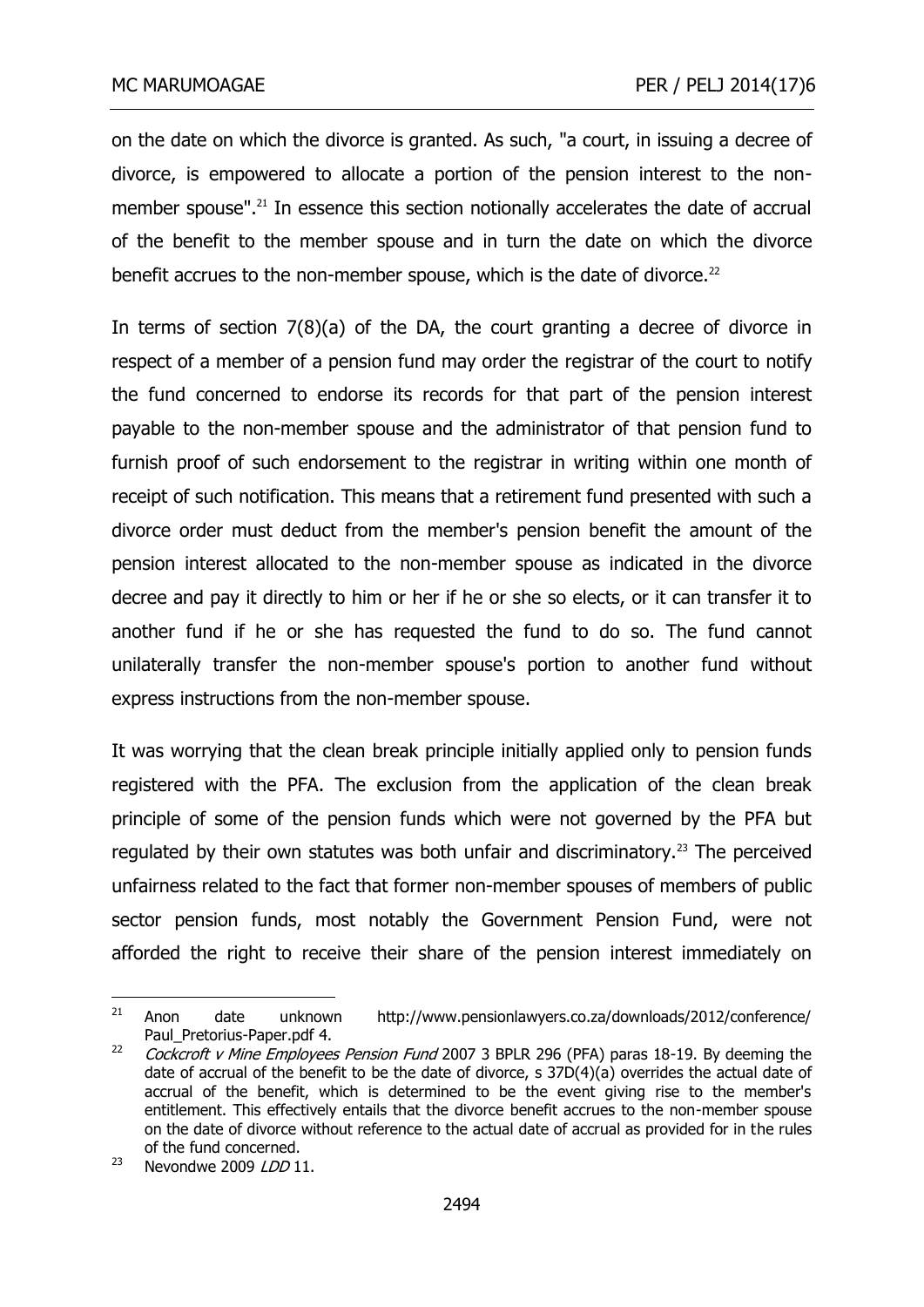divorce in the same way as non-member spouses of private retirement funds. The legislature undertook to address the issue by promulgating the *Government* Employees Pension Law Amendment Act 19 of 2011, which effectively introduced the clean break principle as far as members of the GEPF are concerned. The Constitutional Court in *Wiese v Government Employees Pension Fund*<sup>44</sup> also raised the difficulties experienced by non-member spouses of the Government Employees Pension Fund.<sup>25</sup> A detailed discussion in this regard is beyond the scope of this article, the main purpose of which is to highlight how various courts have dealt with the concept of "pension interest" when the spouses are either divorcing or have divorced and when members of pension funds received their benefits before they were divorced. Although the legislature has attempted to resolve the matter through the various amendments referred to above, this issue is still a major cause of conflict in South Africa.

### **3 Pension interest**

-

The decree of divorce is instrumental in providing guidance to the pension fund scheme in relation to the amount or percentage of the pension interest which should be allocated to the non-member spouse. In certain instances where the parties concluded a settlement agreement, such an agreement may be made an order of court and the terms thereof may guide the pension fund scheme on how to deal with the pension interest.<sup>26</sup> The concept of the pension interest is in effect a mechanism which was created by the legislature to provide a statutory formula for determining the value of the right/benefit and to deem such as an asset in the

<sup>&</sup>lt;sup>24</sup> Wiese v Government Employees Pension Fund 2012 6 BCLR 599 (CC).

See also Ngewu v Post Office Retirement Fund 2013 4 BCLR 421 (CC). Currently before Parliament, there is South African Post Office SOC Ltd Amendment Bill [B24-2013], which seeks to update and transfer pension-related provisions of the South African Post Office from the Post and Telecommunication-related Matters Act 44 of 1958 and enable the payment of a pension interest to a former spouse of a member on divorce or the dissolution of customary marriage.

<sup>26</sup> See Andrews v IBM SA 1994 Contribution Pension and Alexandra Forbes Financial Services (Pty) Ltd PFA/WE/4666/2011/GPM para 4.3. For the purposes of determining the pension interest, the correct formula is to look at the amount that the active member would have been entitled to had he resigned on the date on which the settlement agreement was made the order of court. Hence, any other interpretation or agreement contrary to the DA between the parties relating to when the retirement fund should pay out the pension interest in a settlement agreement incorporated in the decree of divorce would not be enforceable against the fund (para 4.4).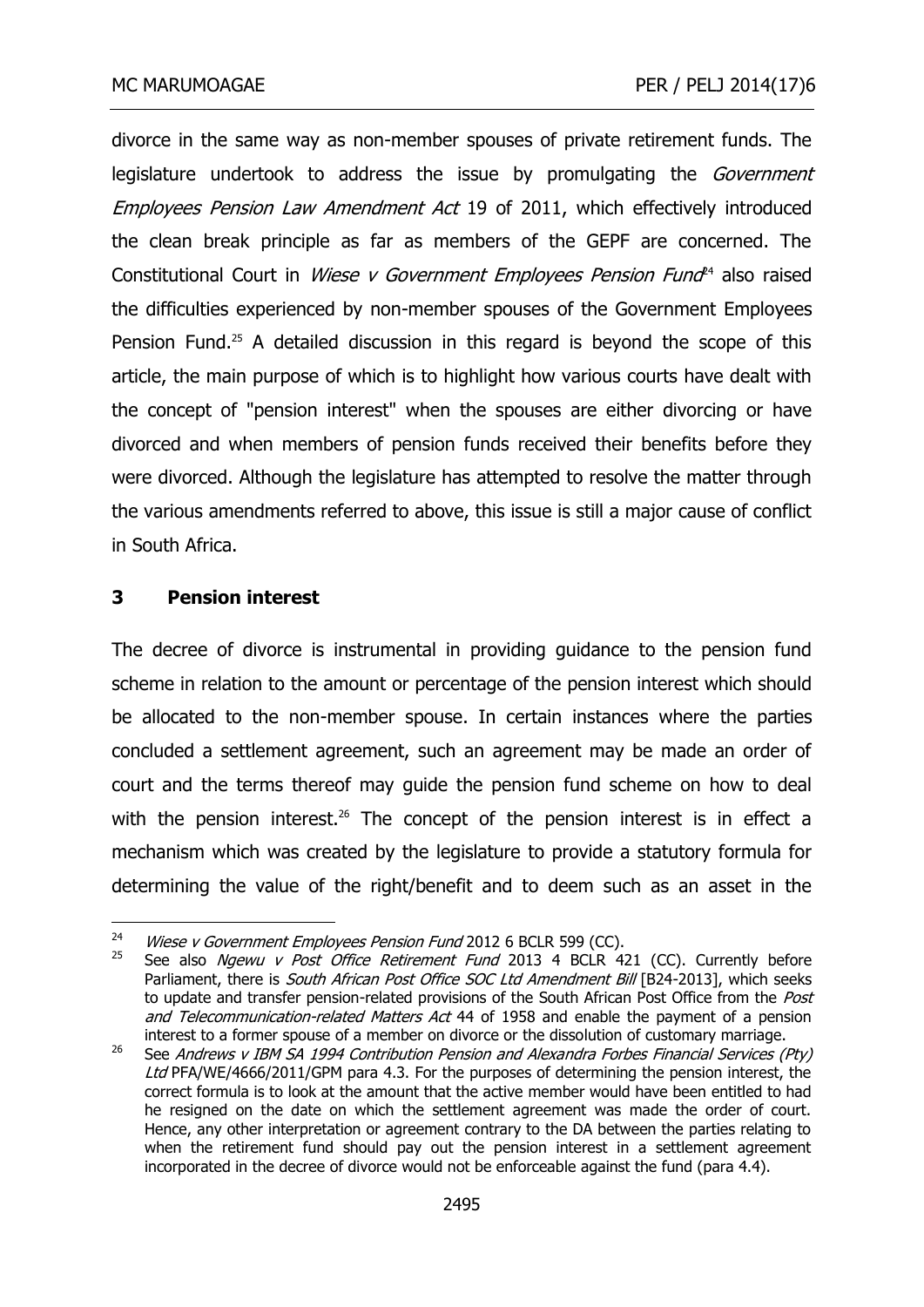member's estate capable of division on divorce. The formula determines the amount of the total interest in the fund that can be divided and assigned as at the date of divorce. The legal definition of a pension interest is crucial in deciding when a nonmember spouse becomes entitled to a share of a fund member's retirement savings. The term "pension interest" is defined in section 1 of the DA as follows:

'Pension interest', in relation to a party to a divorce action who- (a) is a member of a pension fund (excluding a retirement annuity fund), means the benefits to which that party as such a member would have been entitled in terms of the rules of that fund if his membership of the fund would have terminated on the date of the divorce on account of his resignation from office.<sup>27</sup>

If the phrase "pension interest" is interpreted literally, the wording of its definition seems to suggest that the member spouse should be in active employment and by extension in active fund membership at the date of divorce. Thus, if the parties divorce, the pension interest will be deemed to be an asset in the joint estate and the member spouse would be treated as having resigned on the date of divorce. The non-member spouse will then be entitled to immediately receive his or her portion of the pension interest on the date of divorce. The definition of this phrase can also be interpreted as suggesting that if the party a pension interest is claimed from is a former member of the fund, in that his or her employment was terminated before the date of the divorce, he or she cannot be deemed to have resigned on the date of divorce and the court cannot order that the former non-member spouse should be paid a portion of what would have been the former member's fund benefit as at the date of divorce. As illustrated below, this is because in these circumstances some courts have held that no amount of the pension interest could be deemed to be part

 $\frac{1}{27}$  In Retirement Annuity Funds the pension interest is defined in s 1 of the DA, as "(b) … the total amount of that party's contributions to the fund up to the date of divorce, together with the total amount of annual simple interest on those contributions up to that date, calculated at the same rate as the rate prescribed as at that date by the Minister of Justice in terms of section 1 (2) of the Prescribed Rate of Interest Act ...". Also see Davids v Momentum Retirement Annuity Fund and Momentun Group Limited PFA/WE/35021/2009/LPM para 5.7. The non-member spouse is entitled to the percentage ordered in the decree of divorce, which amounts to the member spouse's withdrawal benefit. The pension interest can be explained as the member spouse's notional withdrawal benefit from his or her retirement fund had such a member withdrawn from such a fund on the date of divorce, which should be calculated as at the date of divorce.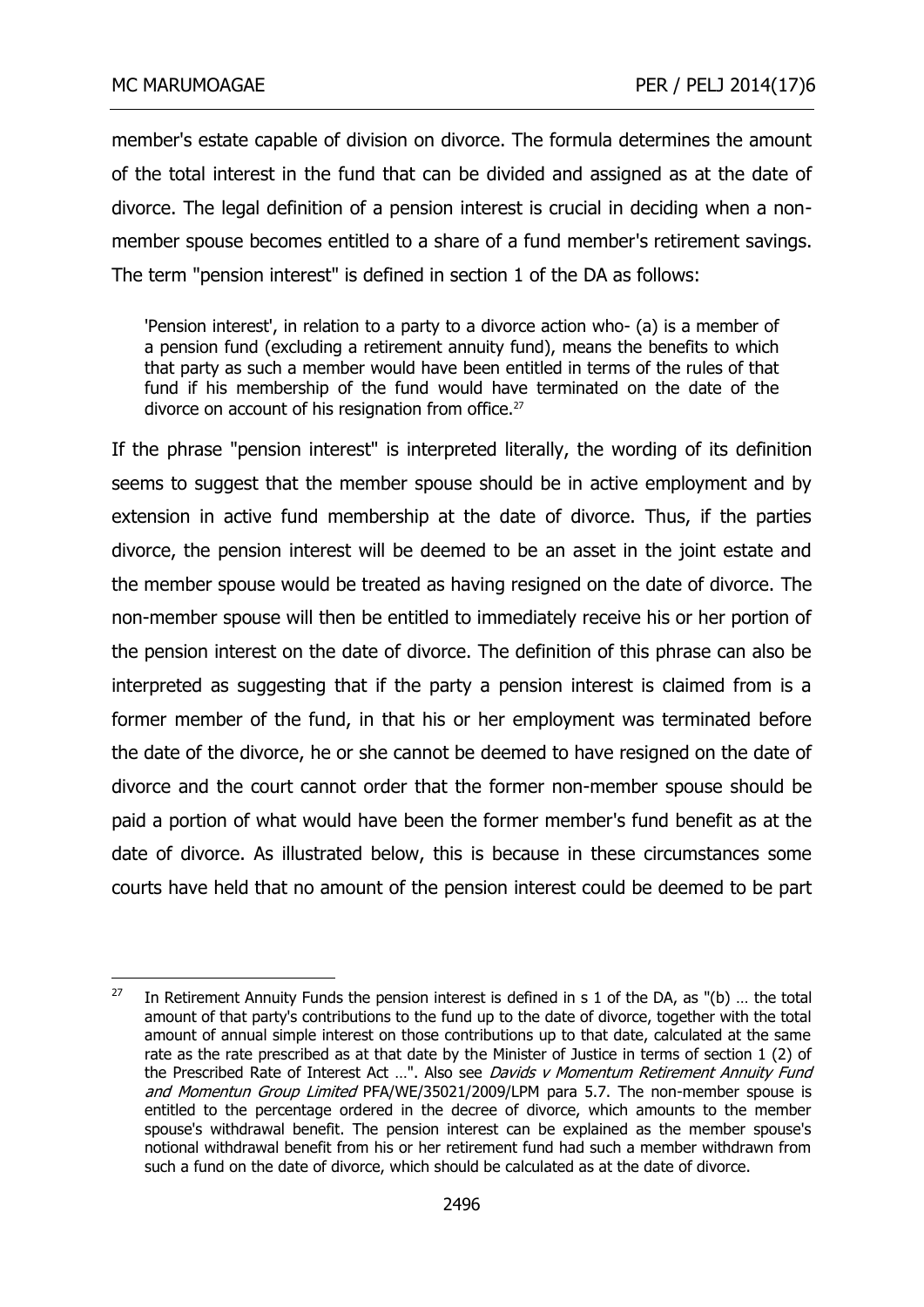of the joint estate at the date of the divorce, because the member's pension benefits had already accrued before the date of divorce.

Various divisions of the High Court in South Africa have been called upon to determine the issue of the pension interest which the non-member spouse or former non-member spouse is entitled to when the parties are either divorced or divorcing. The provisions dealing with the allocation of the pension interest in marriages in community of property when parties divorce in terms of the DA have given rise to difficult problems of interpretation and application.<sup>28</sup> Although the legislature has attempted to resolve this issue through numerous amendments, it is still a major cause of conflict between divorcing and divorced spouses.<sup>29</sup> The approaches adopted by the South African courts in this respect have been inconsistent, and it not clear what the correct legal position on this issue currently is in South Africa. There has been much controversy with regard to whether or not at the time of the dissolution of the marriage the pension interest becomes part of the joint estate. It was not entirely clear that the pension interest automatically falls within the terms of a blanket order for the division of the joint estate, more particularly where the pension interest was neither pleaded nor prayed for. As such, it was uncertain whether the non-member spouse needed to specifically plead and pray for his or her share of the pension interest in terms of section 7(7) and section 7(8) of the DA in order to be allocated his or her share. It has also been asked if it is possible for an already divorced spouse who did not claim pension interest during the divorce to claim the same after the divorce when the joint estate has already been divided and no provision has been made regarding the pension interest.

### **4 Legislative framework**

-

Section 37D(4)(a) of the PFA provides that for the purposes of section 7(8)(a) of the DA the pension benefit referred to in that section is deemed to accrue to the member on the date of the court order, provided that such a deduction shall be

<sup>28</sup> <sup>28</sup> See Fick 1990 TRW 5; Sonnekus 1989 TSAR 326.<br><sup>29</sup> Chiloana v Chiloana 2007 ZACPHC 193 (7 Sontom

<sup>29</sup> Chiloane v Chiloane 2007 ZAGPHC 183 (7 September 2007) 9.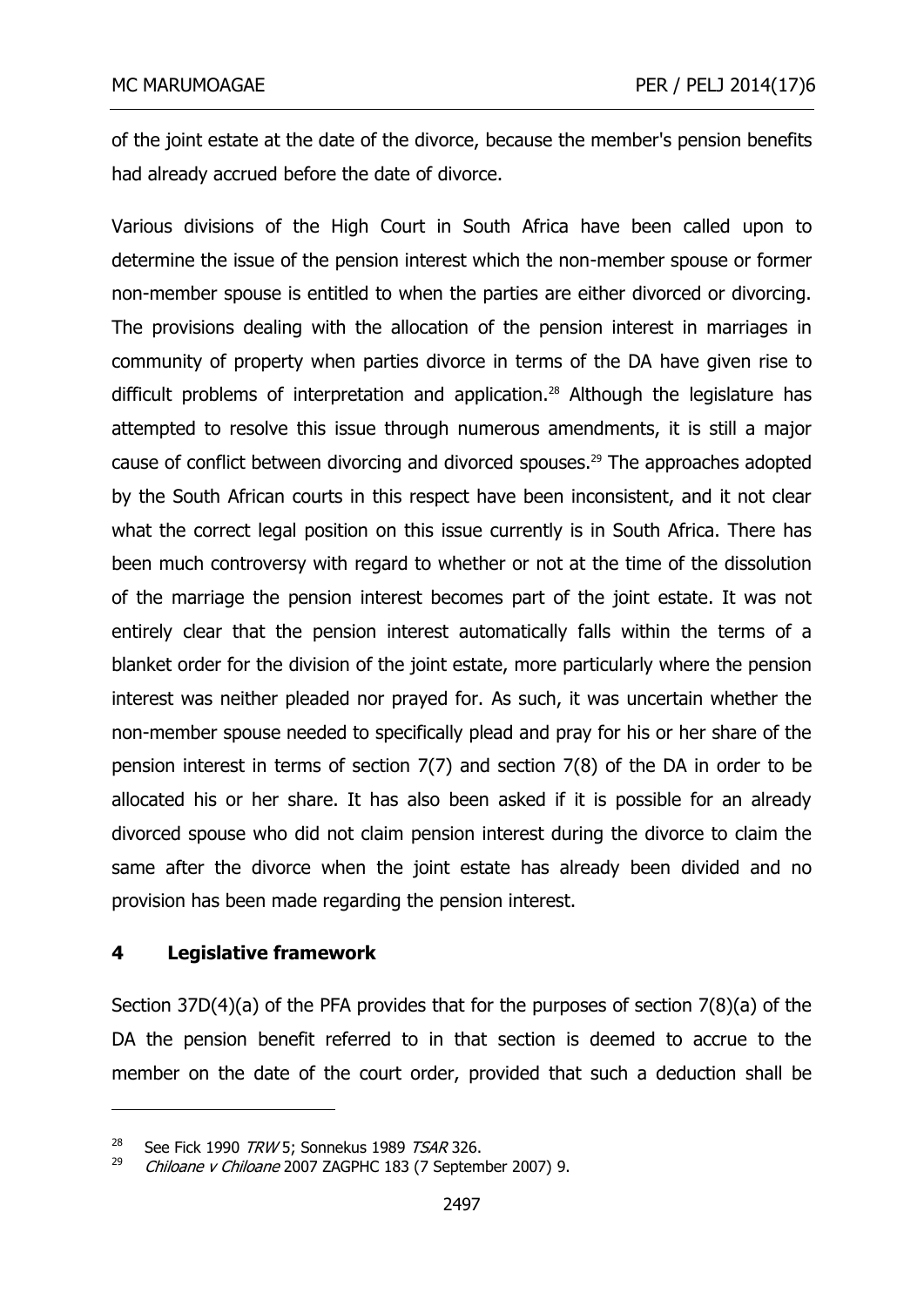effected by the pension fund named in the order upon receipt of the order.<sup>30</sup> This section brings about the clean break arrangement between the divorcing spouses, so that they can dispose of whatever claim they have against each other with regard to the pension interest during the divorce proceedings. This ensures that whatever percentage of the pension interest awarded by the divorce court to the non-member spouse becomes eligible to be paid immediately at the time of the divorce. This entails that at any time after leaving the court room on the day which the divorce decree was granted, the non-member spouse becomes entitled to request his or her former spouse's pension scheme to make payment to him or her of the pension interest as per the divorce decree. This is because the pension interest was deemed to be part of his or her former spouse's estate and if they were married in community of property then became part of the joint estate in terms of section 7(7) of the DA. This section provides that "in the determination of the patrimonial benefits to which the parties to any [divorce](http://www.acts.co.za/divorce-act-1979/divorce_action.php) action may be entitled, the [pension](http://www.acts.co.za/divorce-act-1979/pension_interest.php) [interest](http://www.acts.co.za/divorce-act-1979/pension_interest.php) of a party shall, subject to paragraphs (b) and (c), be deemed to be part of his assets". 31

In order for such a former non-member spouse to be able to receive any amount of the pension interest, the court must have directed the pension funds scheme of his or her former non-member spouse in terms of section 7(8) of the DA in the decree of divorce to endorse its records and effect payment to him or her. Section 7(8) of the DA empowers the divorce court to make an order that any part of the pension interest of the member of the pension fund which is due to or assigned to his or her non-member spouse is to be paid by such fund to the non-member spouse when any pension benefits accrue in respect of that member. It is important to note that in terms of the amendments referred to above, the date of accrual has been accelerated to the date of divorce in terms of section  $37D(1)(a)$ .<sup>32</sup>

<sup>&</sup>lt;sup>30</sup> See also Mothupi 2010 *SA Merc LJ* 218.<br><sup>31</sup> Section 7(7)(a) of the DA

 $^{31}$  Section 7(7)(a) of the DA.<br> $^{32}$  See also s  $^{37}D(1)(d)(i)$  of

See also s  $37D(1)(d)(i)$  of the PFA, which provides that a registered fund may deduct from a member's benefit or minimum individual reserve any amount assigned from his/her pension interest to a non-member spouse in terms of a valid court order.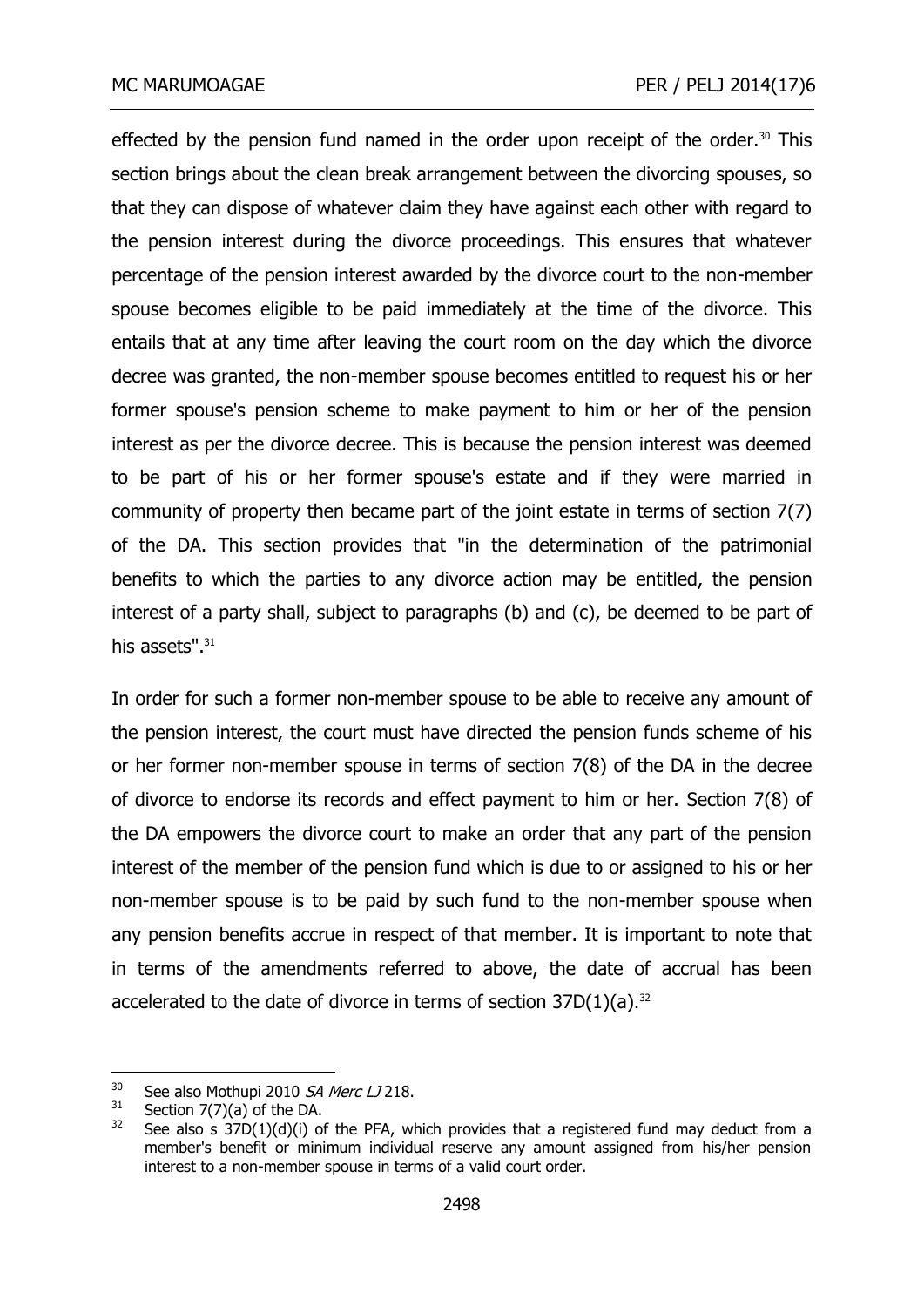# **5 Judicial approach**

## **5.1 During divorce**

When spouses institute divorce proceedings, it is crucial for both parties to seek proper legal advice especially with regard to the assets falling within their joint estate. Over and above these assets it is also advisable that such spouses obtain sound legal advice with regard to any pension fund benefits either or both of them might have. In terms of the DA, the non-member spouse is entitled to the amount of the fund benefit that the member would be entitled to receive had his or her membership fund come to an end on the date of divorce. This is referred to as the pension interest. The court granting the divorce decree is empowered to order the fund of the member spouse to endorse its records and make payment to such a non-member spouse in accordance with the court order. It has been held that "in order for the payment of the pension interest to be effected to the non-member spouse, the divorce order must specifically provide for the non-member spouse's entitlement to a pension interest". <sup>33</sup> Most pension fund schemes will reject the claim if the decree of divorce does not comply with section 37D(4)(a) of the PFA as well as section 7(8) of the DA. As will be shown below, a pension fund scheme will make payment of the pension interest only if the member spouse withdrew from the fund on the date of divorce. Most funds maintain that if a member spouse withdraws from the fund before the divorce there can no longer be any "pension interest" or accrued benefit.

# **5.2 Post-divorce scenario**

# 5.2.1 Pension interest claimed post divorce

More people in South Africa are becoming aware of their rights and entitlements with regard to pension fund benefits belonging to their member spouses. It is unfortunate that some become aware of such entitlements only when they have already divorced and their divorce decrees do not mention anything with regard to

<sup>33</sup> Budhoo v Sasol Pension Fund PFA/GA/37937/LPM para 5.8.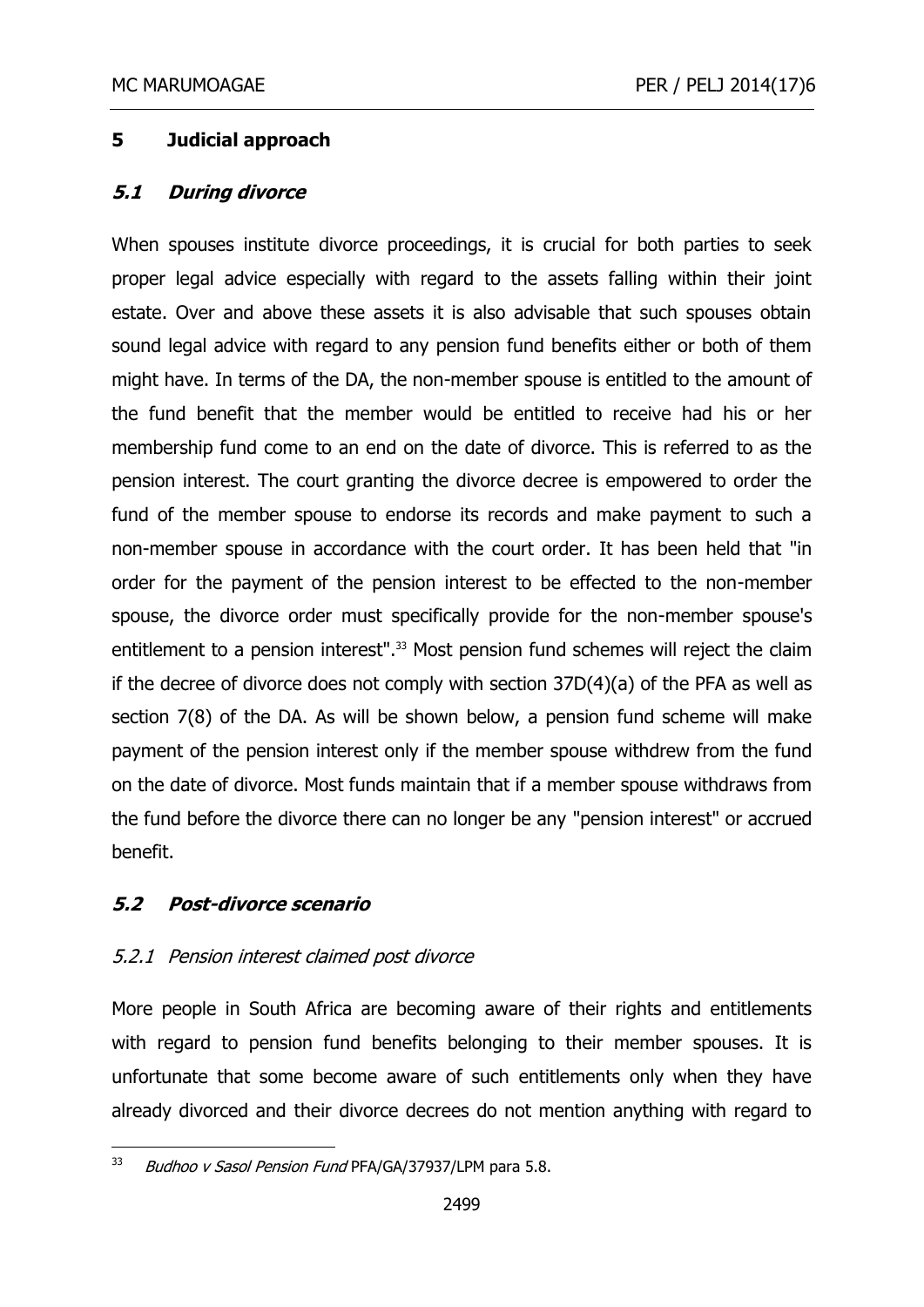such pension benefits. In some instances, divorcing spouses sign settlement agreements which are then made orders of court. However, these settlement agreements may also not deal adequately with the issues relating to pension interest or even fail to properly identify the relevant pension fund scheme leading to the pension fund rejecting the claim on the basis that such settlement agreements do not comply with section 7(8) of the DA. In *Sempapalele v Sempapalele*<sup>34</sup> pursuant to a settlement agreement a decree of divorce was granted providing for a blanket division of the joint estate. The parties had been married in community of property and divorced in 1998.<sup>35</sup> In or around 1999 the applicant learned that the respondent's pension benefits had accrued due to either his retirement or resignation post their divorce. The applicant then brought an application postdivorce to be allocated part of the respondent's "pension benefits". In this case, it was unfortunate that even though the applicant's particulars of claim attached to the summons during the divorce proceedings had a prayer for the payment of the respondent's pension interest apart from the division of the joint estate, the decree of divorce and the deed of settlement did not make provision for the pension interest.<sup>36</sup> The applicant argued that the pension interest was part the parties' joint estate and automatically fell to be shared in line with the order for the division of the joint estate. $37$  The court was of the view that by deeming the pension interest to be an asset in the member's estate in terms of section 7(7) of the DA, this meant that the interest was not ordinarily part of the joint estate but would be such for the purposes of the divorce.<sup>38</sup> The court then had to decide whether the provisions of section 7 of the DA can be invoked after the dissolution of a marriage, as it was in

 $34$  Sempapalele v Sempapalele 2001 2 SA 306 (O).

In this case the parties were members of their respective pension funds, but the respondent was at the time of the divorce still a member of a pension fund, whereas the applicant had (apparently unknown to the respondent) resigned and her pension benefits had accrued but had not yet been paid.

 $\frac{36}{37}$  Sempapalele v Sempapalele 2001 2 SA 306 (O) 309I.

Sempapalele v Sempapalele 2001 2 SA 306 (O) 309J. This argument raised the legal question of whether the respondent's pension interest was at the time of the dissolution of the marriage part of the joint estate so that it automatically fell within the terms of the blanket order for the division, or whether the applicant needed to obtain a court order awarding her a share of such interest in terms of s 7 of the DA.

<sup>&</sup>lt;sup>38</sup> Sempapalele v Sempapalele 2001 2 SA 306 (O) 311A.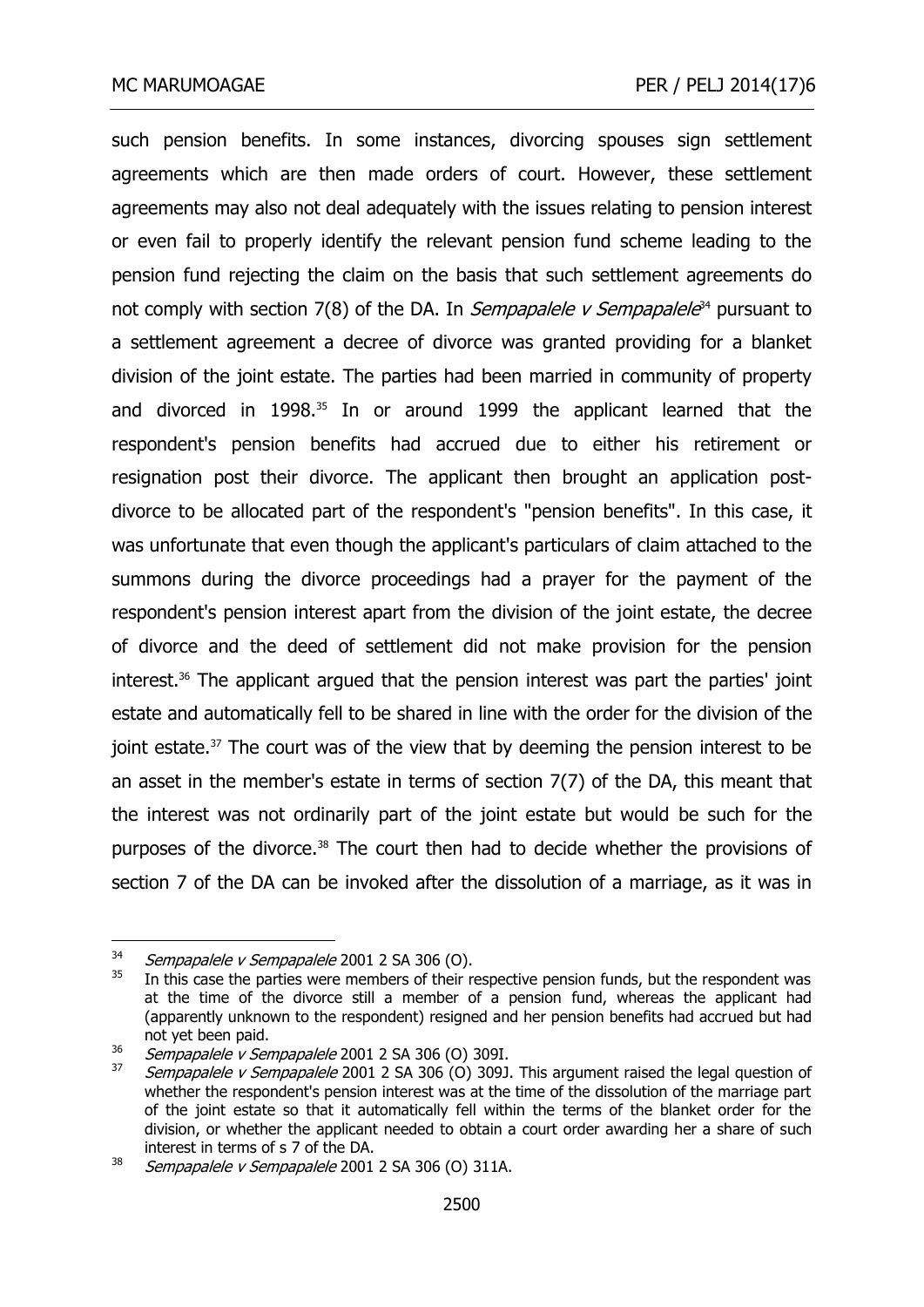this case.<sup>39</sup> The court was of the opinion that a non-member spouse seeking a pension interest has to request such interest during the divorce proceedings, in that the phrase "in any divorce action" contained in section 7(7)(a) of the DA must mean any pending divorce action.<sup>40</sup> The court held that because the applicant had failed to obtain at the hearing of the divorce matter a court order awarding her a share in the respondent's pension interest in terms of section 7 of the DA, she could not now get such an order. $41$ 

Sempapalele v Sempapalele seems to suggest that "pension interest" can be claimed only during the divorce proceedings in order to allow the court granting the decree of divorce to order the pension fund concerned to endorse its records in terms of section 7(8) of the DA. If the non-member spouse fails to make such a claim during the divorce proceedings, such a non-member spouse will be precluded from making such a claim post-divorce. I am of the respectful view that the approach adopted in this case is not sound in law, and that it will lead to grave injustices. This is because, at times members of the public receive bad representation from unskilled legal practitioners, and such practitioners due to their lack of insight might lead the client to lose such benefits by not properly advising clients of their rights in this regard. On the other hand, a particular client might conduct the divorce himself and herself and fail to properly make out a claim for the pension interest due to a lack of legal training, especially in a specialised area of law like this one. Surely, under such circumstances, the law should provide post-divorce avenues to remedy whatever injustices might have occurred during the divorce by allowing such litigants upon proper legal representation to be able to claim such benefits. For instance, this could be done by making an application to vary the divorce decree to the court which granted such a divorce order within the prescribed time limits.

<sup>39</sup> Sempapalele v Sempapalele 2001 2 SA 306 (O) 312D. The court was of the view that, just as the party seeking a spousal maintenance has to request such maintenance during the course of the divorce proceedings and obtain the necessary order in that she or he cannot do that postdivorce, similarly a spouse seeking a share in the pension interest of the other spouse must apply for and obtain an appropriate court order during the divorce proceedings.

<sup>&</sup>lt;sup>40</sup> Sempapalele v Sempapalele 2001 2 SA 306 (O) 312F.

Sempapalele v Sempapalele 2001 2 SA 306 (O) 312G. However, the ground upon which the applicant's application was dismissed was that she had failed to prove the value of the respondent's pension interest as at the date of divorce.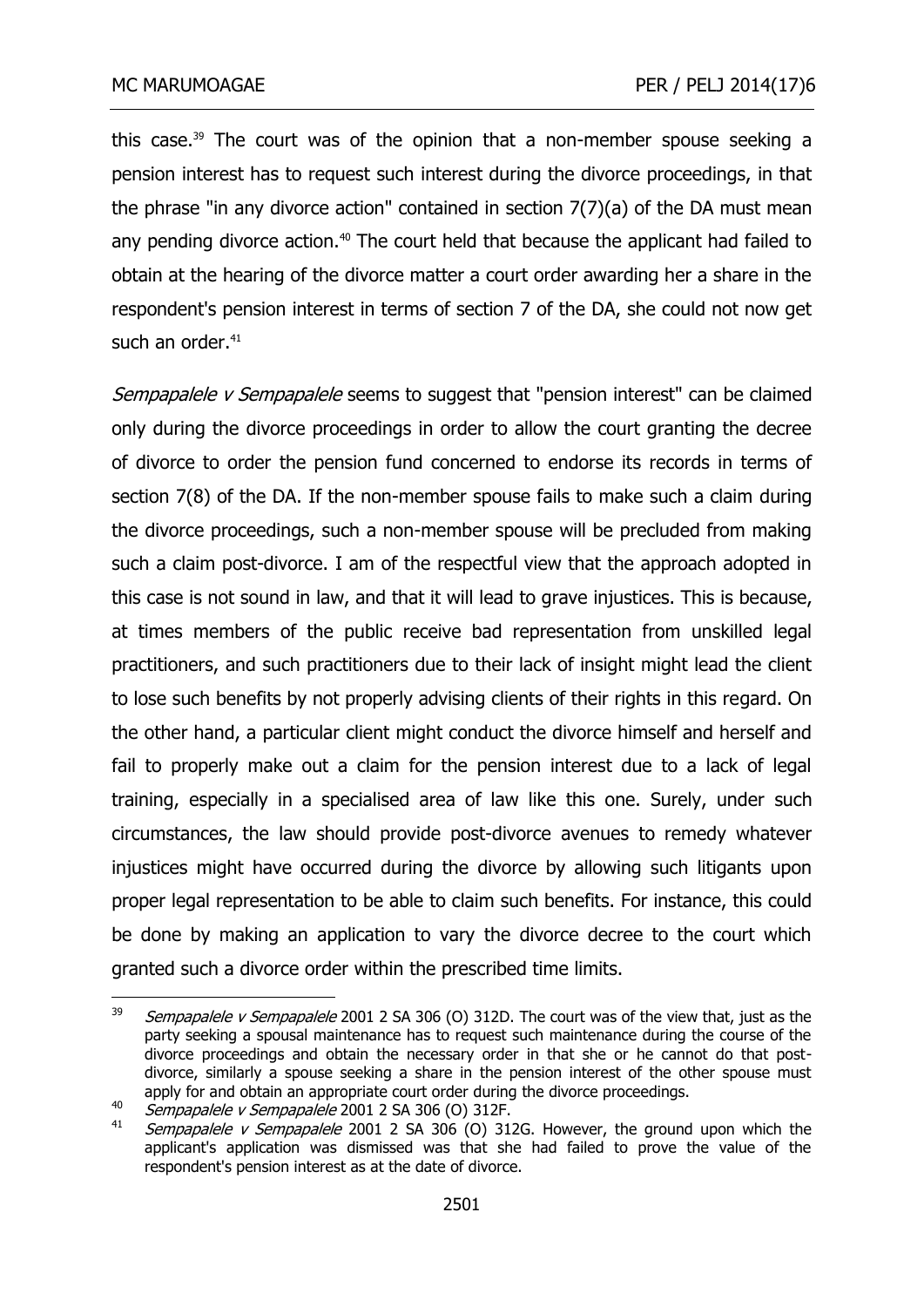On the other hand, Magid J in *Maharaj v Maharaf<sup>12</sup>* found himself unable to agree with the conclusion reached in *Sempapalele v Sempapalele*. Magid J was of the view that if the court is *Sempapalele v Sempapalele* "... intended to hold that, if there is no reference to a spouse's pension benefit or interest in a divorce order, the other party to a marriage in community of property is forever precluded from claiming to be entitled, as his or her share of the joint estate, to a half share thereof, I am, with respect, unable to agree with that view". <sup>43</sup> As such, he concluded that "when the joint estate of spouses married in community of property is to be divided it is proper to take into account, as an asset in the joint estate, the value of a pension interest held by one of them as at the date of divorce". <sup>44</sup> In this case, because the joint estate as it existed at the date of divorce had not yet actually been divided, the court was of the view that the applicant was not entitled to the amount claimed until the joint estate was in fact divided.<sup>45</sup> In *Fritz v Fundsatwork Umbrella Pension Fund*<sup>16</sup> the court held that the effect of Magid J's comments was that "order may be sought in terms of subsection (7) even if a divorce order has already been granted". I am of the view that if indeed the divorce order had been granted but the joint estate had not yet been divided it is logical that if there was any amount due to the nonmember spouse which was to be regarded as a pension interest had that amount been paid out at the time of the divorce, the non-member spouse should be able to claim a certain percentage of that amount.

Various divisions of South African High Courts have been very inconsistent in how they have approached the issue of the pension interest between divorcing spouses

<sup>&</sup>lt;sup>42</sup> Maharaj v Maharaj 2002 2 SA 648 (D&CLD). In this case parties were married to each other in community of property but divorced in December 1996. The divorce decree did not mention anything with regard to the joint estate. As such, the court (referring to Gates  $\nu$  Gates 1940 NPD 361, 363 and Keyser v Keyser 1979 4 SA 12 (T) 15F) held that the joint estate as it existed at the date of the divorce had to be divided equally between the parties. After learning that the respondent had retired from his employment and that his pension fund was about to pay into his bank account the amount due to him, the applicant launched an urgent application for an interdict restraining the bank at which the respondent held his bank account from allowing the respondent to draw on the account in a manner which could prejudice her.

<sup>&</sup>lt;sup>43</sup> *Maharaj v Maharaj* 2002 2 SA 648 (D&CLD) 651A.

Maharaj v Maharaj 2002 2 SA 648 (D&CLD) 651F. 45

<sup>&</sup>lt;sup>45</sup> Maharaj v Maharaj 2002 2 SA 648 (D&CLD) 651F.

Fritz v Fundsatwork Umbrella Pension Fund 2013 4 SA 492 (ECP) para 21.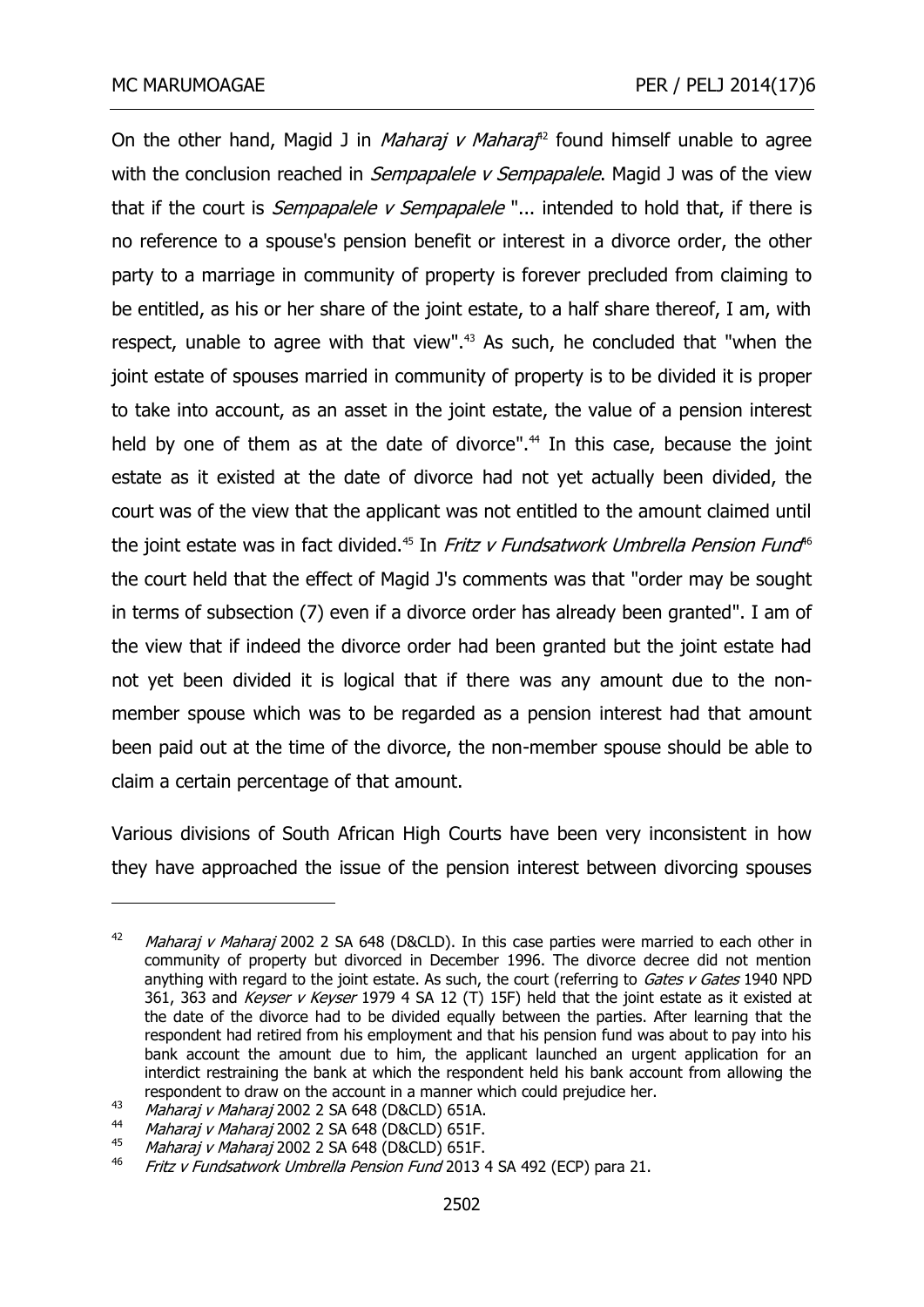or divorced ex-spouses. In *Lamb v Lamb<sup>47</sup>* the court held that it could not grant an order directing the pension fund to pay to a former non-member spouse part of the former member spouse's accrued pension benefits post-divorce as at the date of divorce, which had been claimed seven years after the divorce. The court held that section 7(8) of the DA gives the court the power to make such orders when granting a decree of divorce.<sup>48</sup> The court in *Lamb*  $v$  *Lamb* was also convinced that orders relating to pension interests can be made only during the divorce and not postdivorce. The court in *Kgopane v Kgopane*<sup>49</sup> also looked at section 7(8) of the DA and held that it was apparent from the said section that it was only the court that granted a decree of divorce which had the capacity to make an order that a part of the pension interest of a member spouse was to be paid to a non-member spouse.<sup>50</sup> Further it was stated that "this may be perceived to be unjust as it would deprive a party of their right to a member's pension interest if such an order was not obtained when the court granted the divorce, but the court cannot depart from the literal meaning of section (8)(a) of the Divorce Act". <sup>51</sup> In refusing the applicant's claim, the court further held that:

Hence only a court granting a decree of divorce can order the Pension Fund to pay a part of the member's interest on the date of divorce. Any other court order pursuant to the divorce which directs the pension fund to pay a non-member a part of a member's interest is in conflict with the section 37A of the Pension Funds Act and does not fall within the protective ambit of section 7 (8) (a) of the Divorce Act. $52$ 

<sup>47</sup> <sup>47</sup> Lamb v Lamb 2002 JDR 0463 (T).

 $^{48}$  Lamb v Lamb 2002 JDR 0463 (T) 13.

Kgopane v Kgopane (NW) unreported case number 1819/2011 58 (16 August 2012). In this case the parties divorced in 2001 and the divorce decree included an order that the joint estate be divided. The parties could not agree on the division of the joint estate and a receiver and liquidator was appointed. The applicant applied to court for the substitution of the receiver and liquidator and also claimed 50% of the first respondent's pension interest after the divorce had been granted.

 $\frac{50}{Kgopane}$  v Kgopane (NW) unreported case number 1819/2011 58 (16 August 2012) 11.

 $\frac{51}{2}$  Kgopane v Kgopane (NW) unreported case number 1819/2011 58 (16 August 2012) 11.

Kgopane v Kgopane (NW) unreported case number  $1819/2011$  58 (16 August 2012) 14. The court emphasised that to enforce a claim for the pension interest the court order on the date of divorce must: reflect the name of the pension fund; clearly indicate which portion of the interest is to be transferred; direct the pension fund concerned to endorse its records with respect to the pension interest concerned; and indicate that such pension interest is payable to the nonmember spouse (see paras 16, 17). The court further held that "where the parties after the date of divorce enter into an agreement concerning the pension interest or appoint a liquidator with the powers to determine the value of the pension interest for purposes of division, this is done at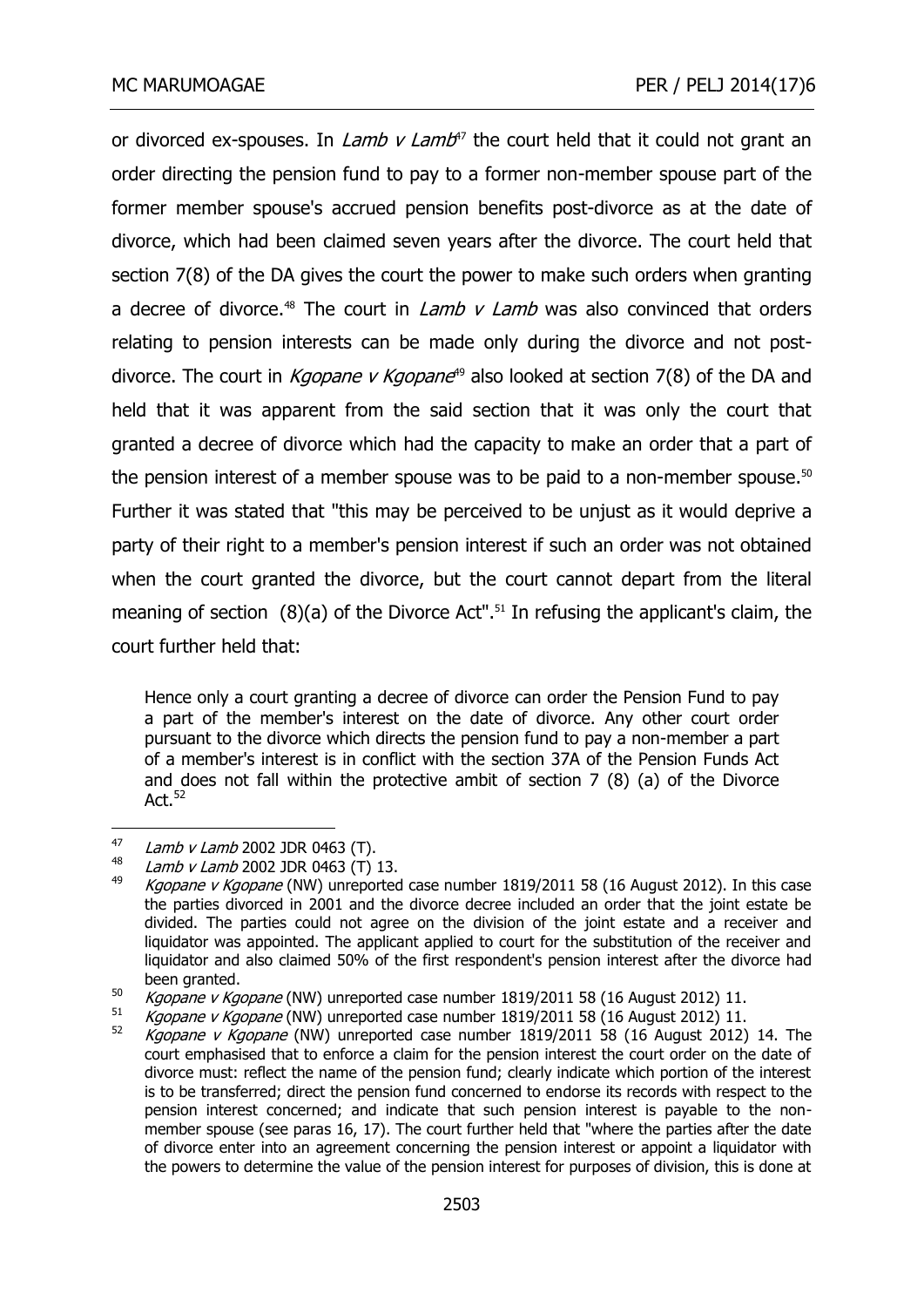In the midst of these inconsistent approaches it is encouraging that some courts appear to be of the view that it is indeed possible to award to a former non-member spouse the portion of the pension interest which such a non-member spouse is entitled to by virtue of the marital regime which was applicable to the marriage he or she was party to. In *Chiloane v Chiloane* the court was of the view that "a spouse seeking a share in the pension interest of the other spouse who had not, in terms of section 7(7)(a) applied for and obtained a court order during the divorce proceedings, may do so by way of motion proceedings after the divorce decree is granted. The court may then in terms of section 7(8) award such an order". <sup>53</sup> The court was of the view that even post-divorce, it was nonetheless competent in terms of section 7(8) of the DA to make an order on the "pension interest" of a member spouse, and it accordingly declared that the ex-wife was entitled to one half of the pension interest of her ex-husband.<sup>54</sup>

# 5.2.2 Pension interest as an automatic part of the joint estate

Some courts have been very strict with their interpretation of the pension interest as an asset in the joint estate, thus holding that a pension interest can be deemed to be an asset only when a member spouse is still active in the fund as at the date of the divorce, in that a pension interest cannot automatically fall within the joint estate by operation of law when a non-member spouse has failed to specifically plead and ask for it. Further, that a pension interest can be deemed to be an asset only when the member spouse is still active in the fund. As discussed above, $55$  the court in Sempapalele v Sempapalele was of the view that the pension interest is not

the parties' own peril as it is in conflict with s 37A of the PFA in those circumstances where the pension fund refuses to give effect to an agreement after the divorce order was granted, the parties may seek recourse against each other" (see para 20).

 $53$  *Chiloane v Chiloane* 2007 ZAGPHC 183 (7 September 2007). In this case the parties were married in community of property but their marriage was dissolved in 2004. In the divorce decree there was neither a deed of settlement for the division of the joint estate, nor any provision as to how the "pension interest" might be dealt with. In this case the ex-wife postdivorce approached the court with an application claiming half of her ex-husband's pension interest. The ex-husband contended that the ex-wife had failed to raise this matter during the divorce proceedings and that she was now barred from making such a claim.

 $54$  Chiloane v Chiloane 2007 ZAGPHC 183 (7 September 2007) 12-13.

Sempapalele v Sempapalele 2001 2 SA 306 (O).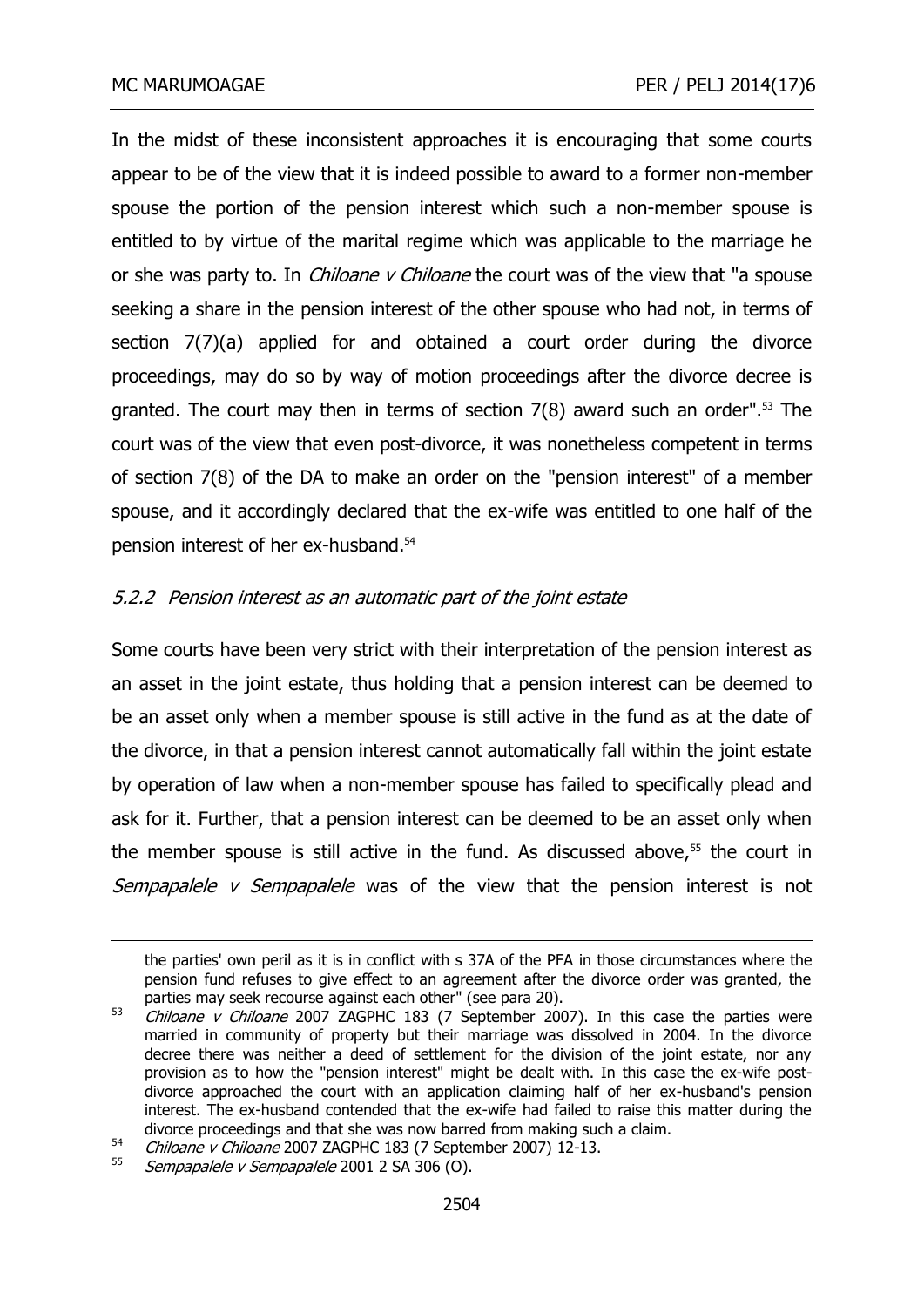ordinarily part of the joint estate between spouses but is considered to be part of such a joint estate after it has been deemed to be such in terms of section 7(7) of the DA for the purposes of the divorce. Similarly, in ML  $\vee$  JL<sup>56</sup> the court had to decide whether or not the husband in the divorce action was entitled to an order declaring him entitled to a 50% share of the wife's pension interest, calculated as at the date of the divorce. However, the husband in his papers had failed to identify the wife's pension fund and her employer, nor did his pleadings say anything about the pension interest.<sup>57</sup> The court held that "in order to properly decide whether the husband was entitled to have a proportionate share in the pension interest of the plaintiff, sufficient and accurate details of the pension interest of the pension fund have to be placed before the court". <sup>58</sup> The court emphasised that a pension benefit constituted a rather unique patrimonial benefit of a marriage in community of property. Thus "since 1989 it is deemed to be an asset but it is not immediately deliverable upon divorce as is the case with ordinary assets. It is specially protected by mean of a special statutory endorsement – subsection  $8(a)(i)$ . Such a special relief for such a unique asset requires special averments in the pleading of a nonmember spouse". <sup>59</sup> The court held that "a spouse claiming an entitlement to the pension interest of another spouse has to plead the necessary facts on which such special relief is founded or can be said to be founded". <sup>60</sup> The court concluded that the pension interest does not automatically fall within the ambit of a customary division of the joint estate and further that a general order of the division of

<sup>56</sup> ML  $v$  JL 2013 ZAFSHC 55 (25 April 2013). In this case, the parties were married in community of property in 2005. At the time of the divorce, the husband had already resigned from his employment and had received about R350 000 as a pay-out from his pension fund. However, the husband sought a special order declaring him to be entitled to 50% of what was referred to as the wife's "pension proceeds", which the court nonetheless understood to mean "pension interest". The wife argued that the husband had received his pension benefits but never shared them with her. She therefore wanted the husband to forfeit whatever share he might have been entitled to in respect of her pension proceeds.

 $57$  ML v JL 2013 ZAFSHC 55 (25 April 2013) para 30.

 $^{58}$  ML v JL 2013 ZAFSHC 55 (25 April 2013) para 31.

 $^{59}$  *ML v JL* 2013 ZAFSHC 55 (25 April 2013) para 42.<br> $^{60}$  *ML v JL* 2013 ZAESHC 55 (25 April 2013) para

ML  $v$  JL 2013 ZAFSHC 55 (25 April 2013) para 43. The court went on to express a view that "such a spouse would do well to aver facts relating to the other spouse's employer; the other spouse's occupation; the name of the pension fund; the administrator thereof; the underwriter thereof; the other spouse's membership number; the agreed retirement date of the spouse, being the date on which the pension benefits would in the normal course of events, accrue to the member spouse".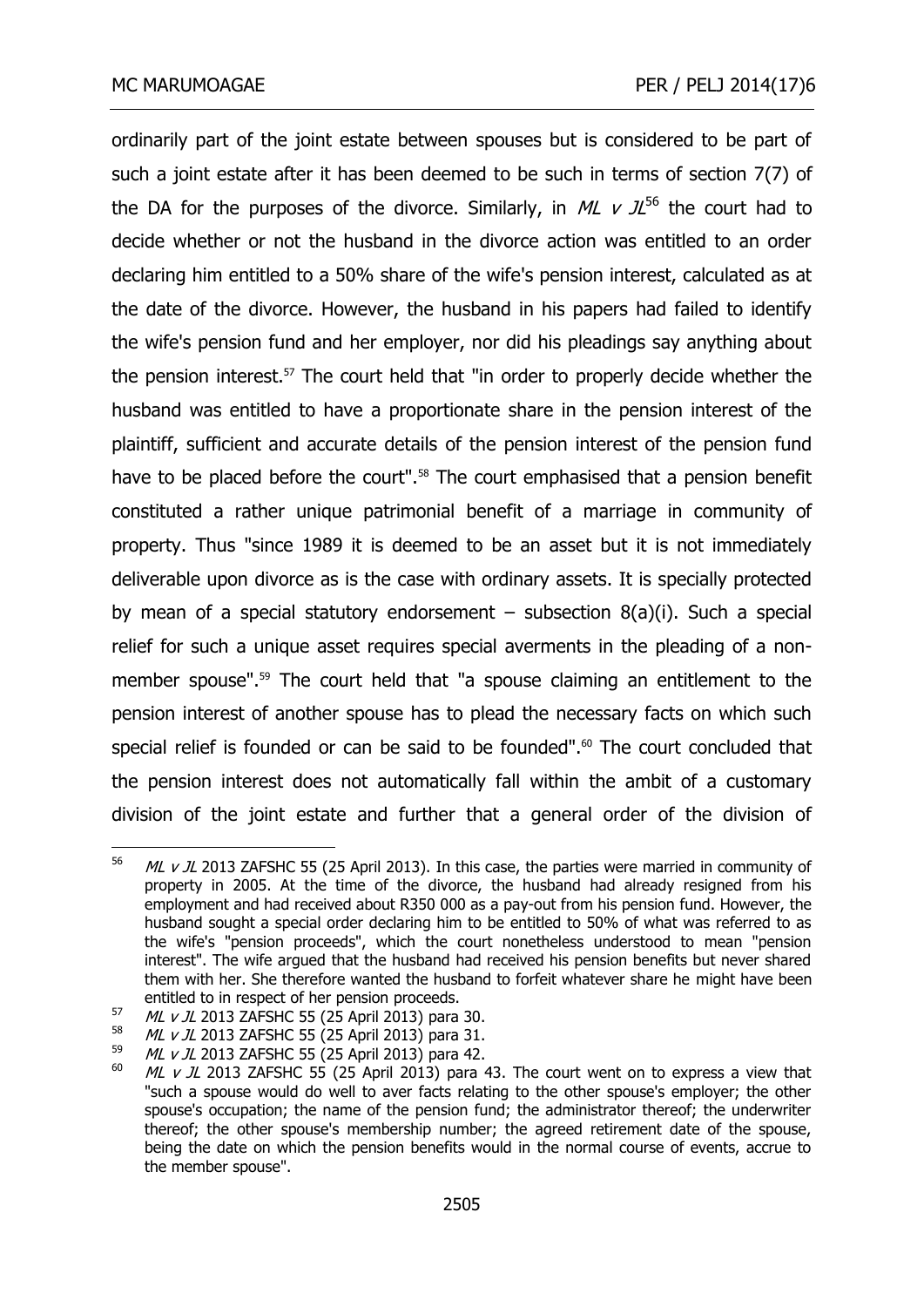-

patrimonial benefits does not entitle the non-member spouse to a share in the member spouse's pension interest.<sup>61</sup>

However, there have been some divisions which have been more liberal in their interpretation of the pension interest as an asset in the joint estate, by holding that the pension interest can automatically become part of the joint estate by operation of law, meaning that should any of the parties fail to specifically request the court to make an order with regard to a pension interest, such a party does not lose his or her entitlement thereto, because such a pension interest is part of his or her joint estate and can thus be claimed post-divorce. For instance, in *Peters v Peters<sup>62</sup>* Counsel for the respondent conceded among other matters that the division of the joint estate constituted a determination of the patrimonial benefits to which the parties may be entitled and further that the deemed inclusion of the pension interest of the respondent at the time of the divorce in the joint estate also arises by operation of law. The court then held that "the applicant, as at the date of divorce, became entitled by operation of law to a half share in the pension interest vesting in the joint estate". <sup>63</sup> According to the court, the pension interest fell within the joint estate which was divided by operation of law, and thus the applicant became entitled to it.<sup>64</sup>

 $61$  ML v JL 2013 ZAFSHC 55 (25 April 2013) para 57. Also see Areias v Momentum Retirement Annuity Fund and Momentum Group Limited PFA/KZN/11470/2012/AM, where it was held that if the fund is not named in the divorce order, the divorce order does not comply with s 37D(4)(a)(1)(aa). If the order does not mention the term pension interest it is not in compliance with s 7(7) and s 7(8) of the DA as well as the definition of pension interest in s 1 of the DA (paras 5.5-5.6).

 $62$  *Peters v Peters* 2008 ZAWCHC 309 (2 December 2008). In this case the parties were married to each other in community of property, but got divorced in 1996. The decree of divorce specified that the joint estate was divided. Nearly 12 years later the applicant applied to court for an order to be paid half the pension interest already paid out to the respondent in 1996. However, the claim was directed only to the respondent and not to the pension fund (see paras 8-10). It appeared that the applicant had actually notified the pension fund soon after the divorce but nothing had happened thereafter.

 $^{63}$  Peters v Peters 2008 ZAWCHC 309 (2 December 2008) para 11.

Peters v Peters 2008 ZAWCHC 309 (2 December 2008) para 16.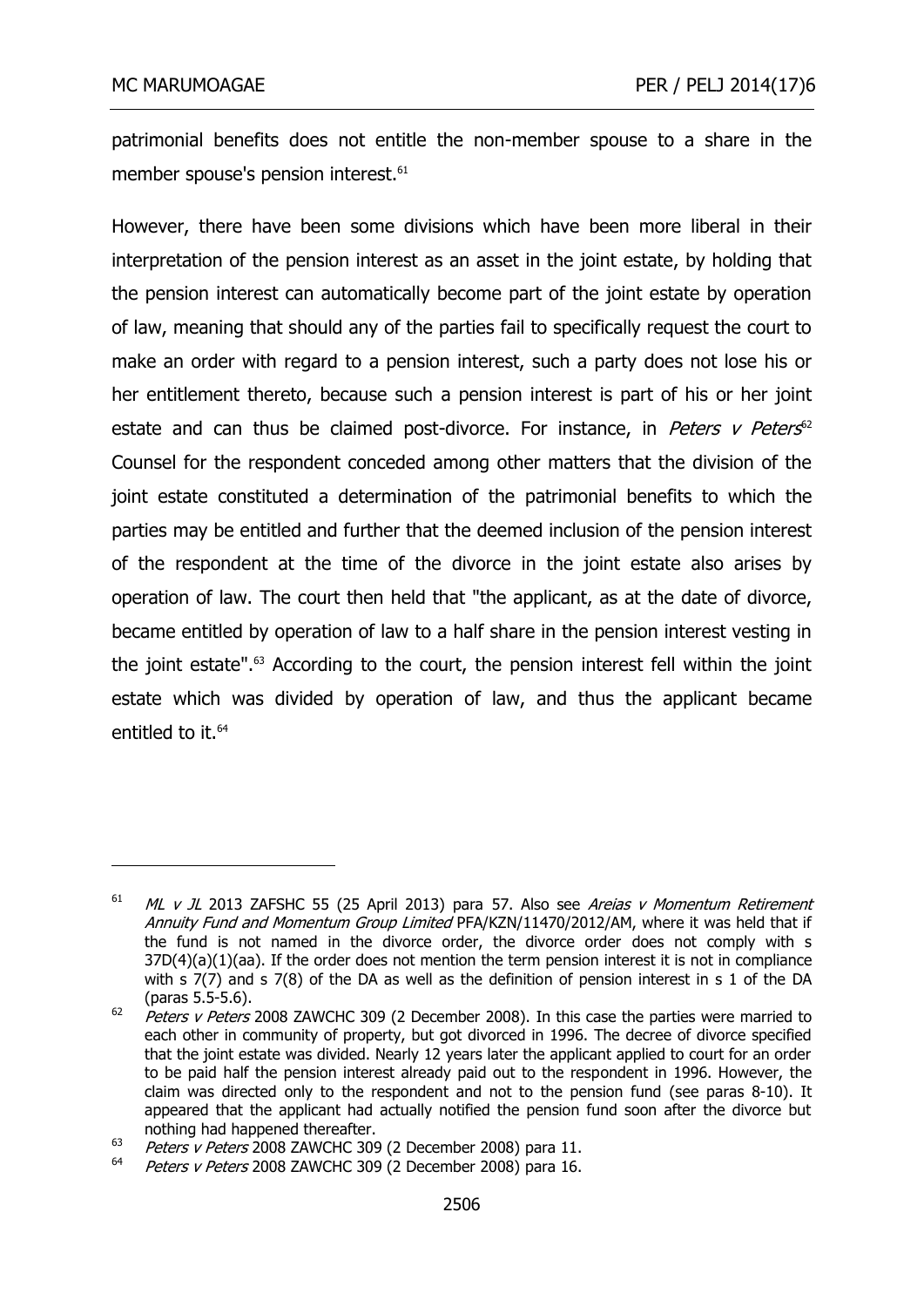In *Kotze v Kotze*,<sup>65</sup> the court had to decide whether by operation of law the joint estate of the parties at the time of the divorce included the pension interest and whether or not the former wife had an entitlement to a share therein.<sup>66</sup> The *amicus* curiae in this case submitted that the particular significance of section 7(7) of the DA was that the pension interest is deemed to be an asset of the joint estate in the determination of the patrimonial benefits to which the parties to a divorce action are entitled. Further, that in the absence of a court order or for any other reason upon divorce each party to a marriage in community of property is entitled to one half of the pension interest as at the date of divorce.<sup> $67$ </sup> The court expressed its preference for the approach adopted in *Maharaj v Maharaj* over that adopted in *Sempapalele v* Sempapalele. The amicus curiae further submitted that the pension interest at the date of divorce was not an asset in the joint estate in this case and that in the order of the court, reference to a division of the joint estate did not include the pension interest.<sup>68</sup> Nonetheless, the *amicus curiae* argued that the fact that the pension interest did not form part of the joint estate did not affect the right of the former wife to share in the proceeds thereof in terms of section 7(7)(a) of the DA by virtue

<sup>65</sup> Kotze v Kotze 2013 JOL 30037 (WCC). In this case, the parties were married to each other in community of property in 1978, but divorced in 2005. The former husband retired several years after the divorce and in 2011 received approximately R1,5 million from his pension fund, which he invested and from which he receives a monthly income of about R10 000. The former wife claimed that she became aware that her former husband was a member of a pension fund only post-divorce and further that the attorneys who assisted her during the divorce failed to advise her of her rights with regard to her former husband's pension benefits. The divorce decree did not mention anything with regard to the pension interest. However, the former husband argued that the former wife had known that he had a pension fund but must have chosen not to claim it, because had she done so she would have been forced to disclose information regarding the business she was engaged in and would have had to deal with his claim to share therein. Further, he averred that had the former wife claimed the pension interest during the divorce he would have resisted the claim.

 $\frac{66}{66}$  Kotze v Kotze 2013 JOL 30037 (WCC) para 11.

Kotze v Kotze 2013 JOL 30037 (WCC) para 18. The amicus curiae, submitted that "one must conclude that in the absence of a written agreement as provided for in section 7 (1) or an order of forfeiture of the patrimonial benefits of the marriage having been sought as provided for in section 9, it was not competent for a court to deal with the joint estate of the parties married in community of property other than on the basis that each party was entitled to a 50% share therein" (para 17).

 $68$  Kotze v Kotze 2013 JOL 30037 (WCC) para 27.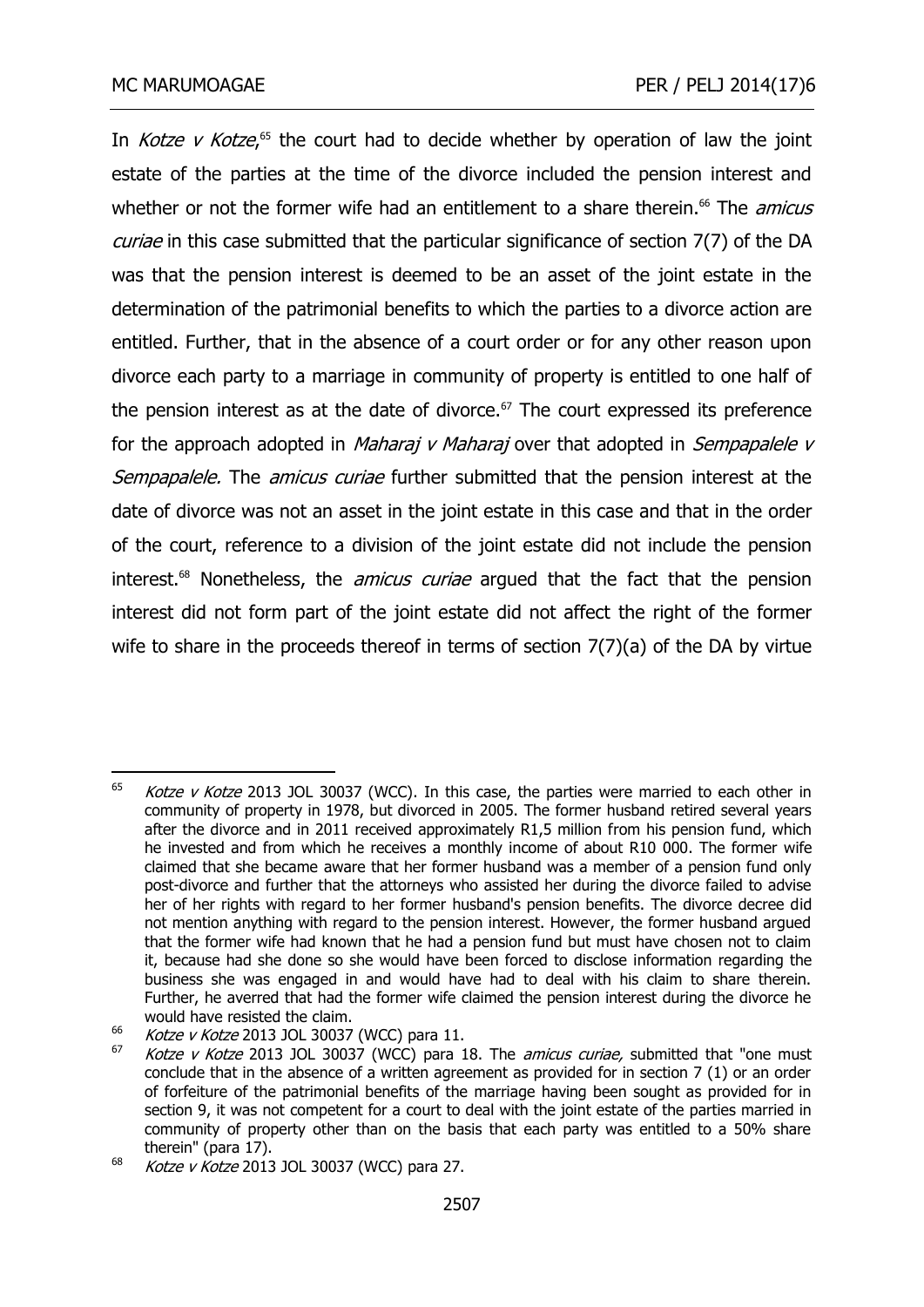of the deeming provision, which argument the court agreed with. $69$  The court ultimately held that:

I am of the view that where parties married to each other in community of property in subsequent divorce proceedings do not deal with a pension or provident fund interest which either or both of them may have had in separate pension or provident funds either by way of a settlement agreement or by an order of forfeiture, each of them nonetheless remain[s] entitled to a share in the pension or provident fund to which the other spouse belonged … and such share is to be determined as at the date of divorce by virtue of the provisions of section 7 (7) (a) of the Divorce Act 70 of 1979.<sup>70</sup>

However, it has been argued that *Kotze v Kotze* "is erroneous and that the correct legal position is that, although a pension interest is deemed to be part of the assets that constitute the patrimonial benefits of a marriage, a non-member spouse only becomes entitled to such a share thereof as a court may assign in terms of s  $7(8)$ ".<sup>71</sup> I hold a different view, in that *Kotze v Kotze* was correctly decided, because the court looked beyond what can be perceived as a literal meaning of section 7(7)(a) of the DA. The court interpreted that subsection generously and purposively, in such a way as to prevent the prejudicial outcome which might arise from adopting a strict interpretation of that subsection. It was also held in  $M \vee M$ <sup>72</sup> correctly in my view,

<sup>69</sup> Kotze v Kotze 2013 JOL 30037 (WCC) para 28. It was argued on behalf of the former husband that "in so far as the court order had not specifically dealt with the pension interest and all other movables in the possession of the respective parties at the date of divorce, then the pension benefit, as well as movable items, not in the possession of the appellant should be regarded as having been forfeited by her" (para 29). In response to this argument, the court stated that "inasmuch as the parties were married in community of property none of them owned assets separately of the other and the notion that they would simply have forfeited assets not in their possession would defeat the very concept of the regime of an undivided joint estate that subsists by virtue of a marriage in community of property". The court was of the view that the claim of a forfeiture of the pension interest on such a basis was misconstrued.

<sup>70</sup> Kotze v Kotze 2013 JOL 30037 (WCC) para 32. The court held that the former wife was entitled to a 50% share of her former husband's pension and/or provident fund, valued at the date of divorce.

<sup>&</sup>lt;sup>71</sup> Davey 2013 *De Rebus* 27. Davey further submits that "section 7 (7) does not provide any basis for the finding that if the spouses do not deal with a pension or provident fund interest, which either or both of them may have had in a separate pension or provident funds either by way of a settlement agreement or by an order of forfeiture, the non-member spouse automatically becomes entitled to 50% of the member's spouse's pension interest".

 $M$  v  $M$  2012 ZAKZDHC 17 (1 January 2012). In this case the parties divorced in 2004. Before their divorce the parties signed a settlement agreement which provided among other things, that the wife would be entitled to 50% of the husband's pension, calculated as at the date of divorce. However, the decree of divorce was silent on the issue of the pension interest. Further, the settlement agreement stated that the husband consented that the agreement be noted by his employer against its records relating to his rights to his pension. The husband was paid his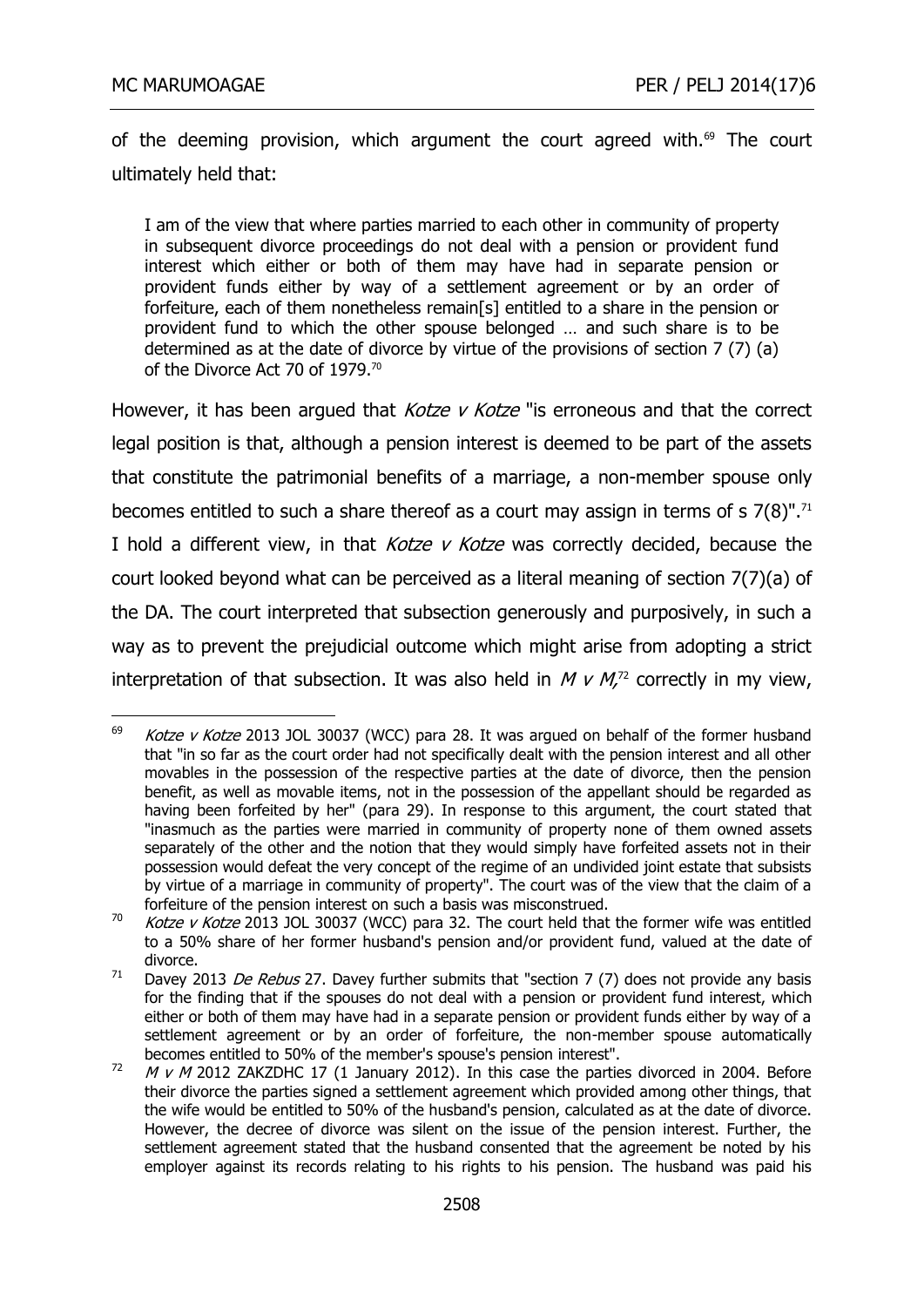that "the fact that no order is made in terms of section 7(8)(a) of the Divorce Act at the time of the divorce, does not preclude the non-member spouse from later making a claim against the other former spouse for a portion of the pension proceeds". 73

However, it has not yet been settled in South Africa whether or not a pension interest automatically becomes part of the joint estate by operation of law. The most important question which arises from the discussion of the above cases is if pension interest can legitimately be regarded as automatically falling within the joint estate of parties married in community of property. Given the language adopted in section 7(7)(a)of the DA,, which deems the pension interest to be an asset in the estate of the member spouse, I submit that this section is in effect converting the promise the pension fund made to its member into a realisable value capable of being divided. Now, due to the fact that the fund grants this particular promise only upon receipt of monthly premiums until the date of accrual, such premiums or part thereof are made directly from the salary of the member, which is in itself a patrimonial benefit of the marriage.<sup>74</sup> If parties are married in community of property, unless there is an identifiable separate estate ie where one of the parties received non-patrimonial benefits during the course of the marriage which fell solely in his or her personal estate, such parties have only one joint estate and share in its profits and losses. Thus, in my view the approach adopted in *Peters v Peters* seems to be more persuasive, in that the pension interest should automatically be regarded as part of the joint estate by operation of law.

If indeed it is accepted that the pension fund scheme of a member is built by contributions from the joint estate, it will not be devoid of sense to conclude that

pension benefits post-divorce in 2006. It was only when the former wife instituted maintenance proceedings against the former husband that she discovered that his pension fund had paid him out. As a result, the former wife issued summons against the former husband for her 50% share of the pension proceeds.

 $73$  M v M 2012 ZAKZDHC 17 (1 January 2012) 9.

See ML v JL 2013 ZAFSHC 55 (25 April 2013) para 24, wherein it was held that "before the divorce the pension interest of a member is like a nest feathered by the financial contributions which otherwise would have contributed towards the growth of the patrimonial benefits of the joint estate".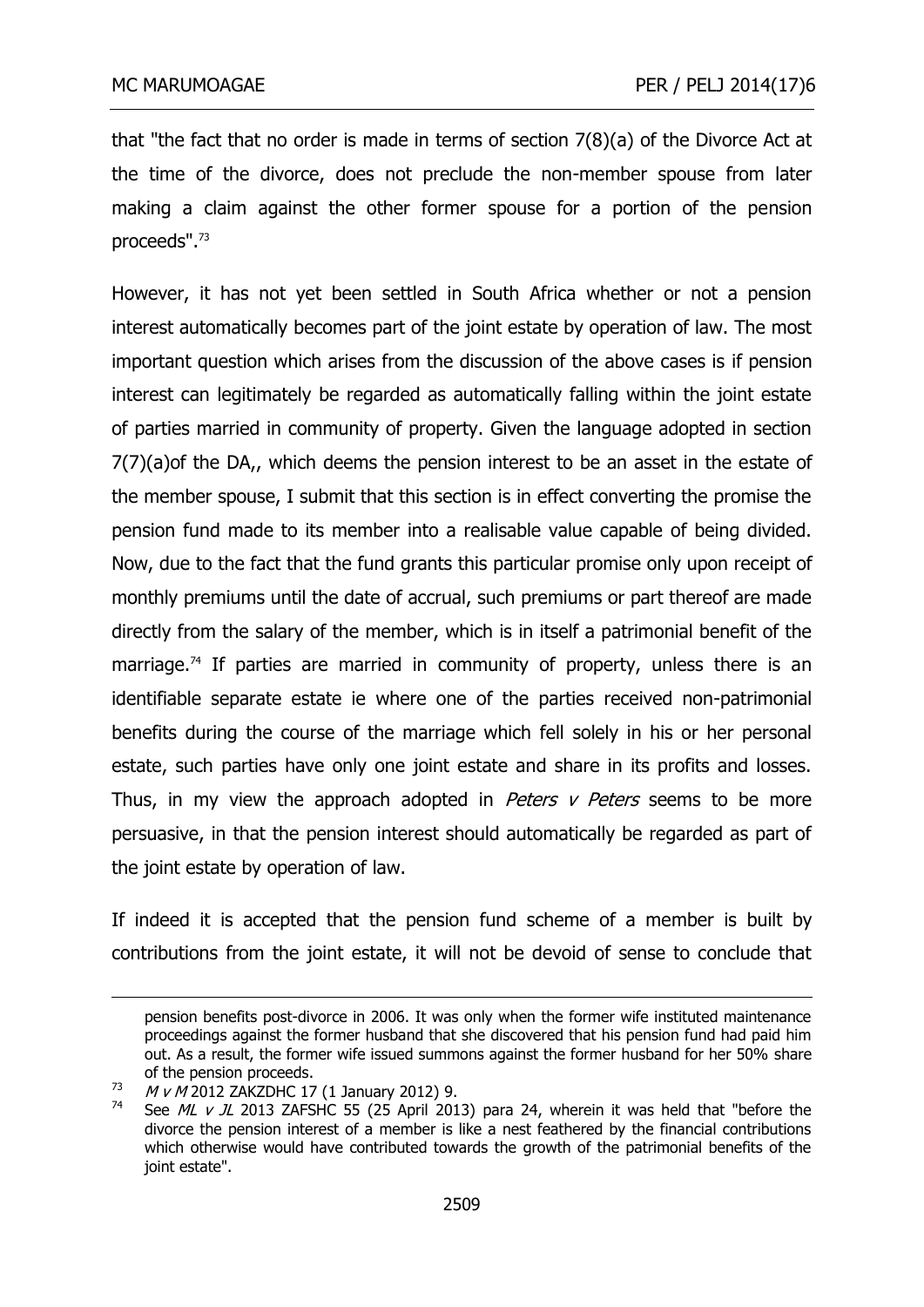what the member would receive when he or she withdraws from the fund can legitimately fall automatically within the joint estate, because that benefit was created by the benefits of the joint estate anyway; ie, it was part of his or her salary. Furthermore, if it is accepted that it is possible for a pension interest by whatever name it is referred to, (perhaps as "pension proceeds") to fall automatically within the joint estate, this means that the non-member spouses are entitled to such benefits irrespective of when such benefits have accrued. Furthermore, if it is accepted that such benefits can automatically fall within the joint estate, then even if on the date of divorce the non-member spouse failed to plead and specifically ask to be awarded part of the pension interest, such a party will still be entitled to share therein if the court were to order the total division of the joint estate. However, retirement funds will refuse to pay out such benefits, relying on the provisions of section 37D of the PFA, which requires an order to be made by a court directing the fund to pay, and also identifying the relevant fund. Under these circumstances, the former non-member spouse can simply approach the court which granted the divorce for the decree of divorce to be varied to comply with the provisions of section 37D of the PFA.

If the pension interest was due on the date of divorce as per the clean break provisions in the PFA, I am of the view that in situations where a non-member former spouse has failed to claim the pension interest at the time of divorce which he or she was entitled to in terms of the marriage in community of property, such a former spouse should nonetheless remain entitled to salvage something, provided the joint estate has not yet been divided. I submit, however, that due to the fact that there should be certainty in law, there should be a time limit post-divorce within which all those who failed to claim the pension interest during the divorce proceedings can be allowed to claim such benefits. Such benefits could be claimed simply by bringing an application in the same court for a variation of the decree of divorce to incorporate the pension interest. Civil procedure rules relating to time limits as well as the normal rules regarding prescription should be applicable, in that

2510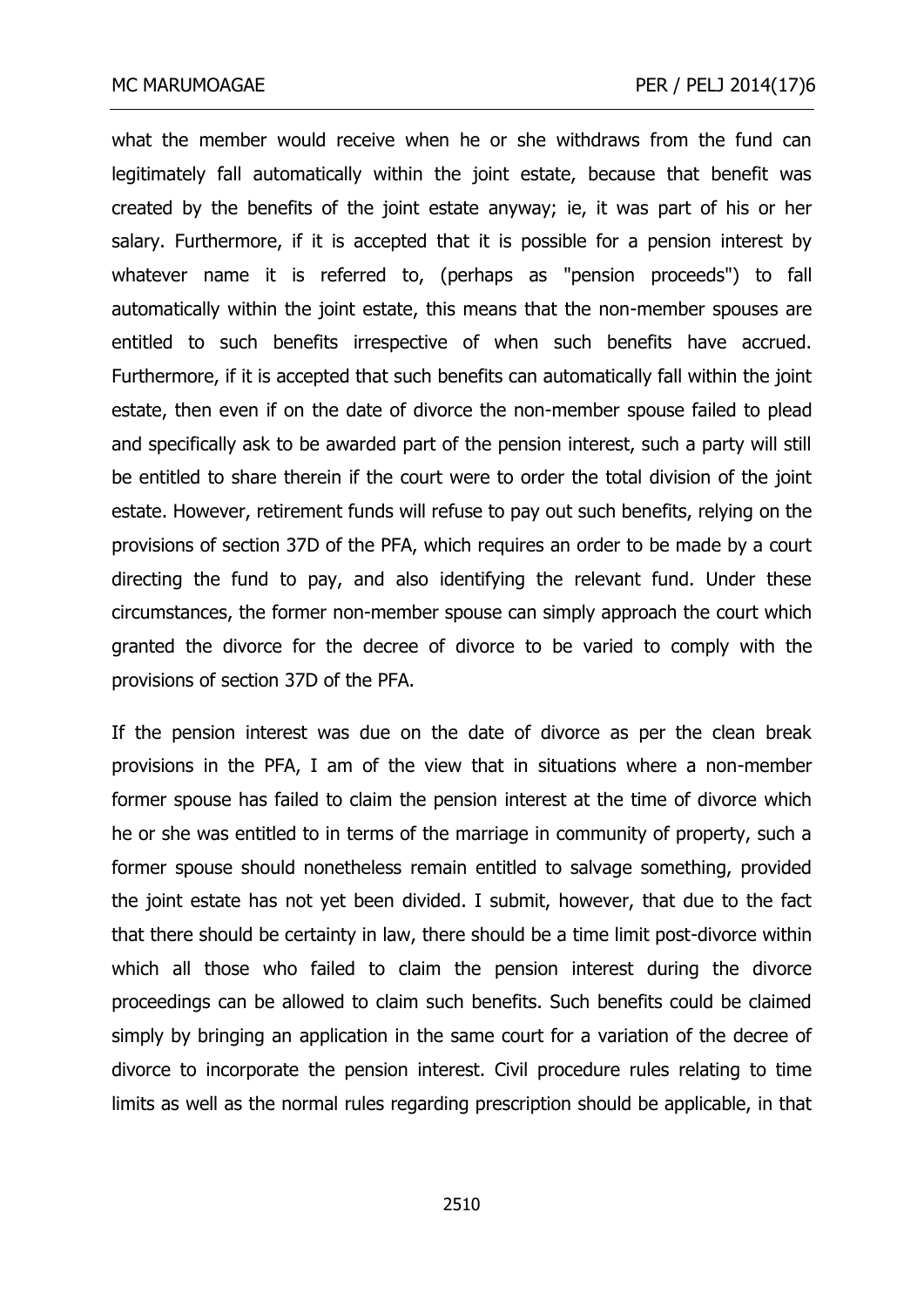if the claim is not brought within three years, such a claim should prescribe, unless of course prescription is disturbed in some justifiable way.

# **5.3 Pre-divorce scenarios**

If both parties to a marriage in community of property are members of pension funds, it would seem to be fair that when either of them withdraws from a fund and is thus accorded pension benefits, the other party should also benefit from the amount which will be paid by the pension fund. In most instances when one of the parties receives pension benefits during the subsistence of the marriage, he or she will most likely regard such benefits as belonging entirely to him or her, and not necessarily to the joint estate. It will not be much of a problem if such money were to be either saved or invested, because under such circumstances should the parties divorce, the other party will be able to salvage something from such money. However, the reality is that most people do not save their money, hence it might be prejudicial to the other party when the parties divorce each other and money received from the pension fund is no longer available. Such prejudice will be more evident if the other party is also a member of a pension fund, particularly if during the divorce the party who did not share his or her pension fund benefits with the other now becomes eligible to share the pension interest on the pension fund of the party who is withdrawing from the fund due to the divorce in terms of section  $37D(1)(a)$  of the PFA and sections  $7(7)$  and  $(8)$  of the DA.

The reality is that people who experience these difficulties do not take these matters to courts. However, the court in *Elesang v PPC Lime Limited*<sup>rs</sup> was confronted with a situation where after the wife had instituted divorce proceedings the husband

<sup>75</sup> Elesang v PPC Lime Limited (NC) unreported case number 1076/2006 (15 December 2006). In this case, the parties were married in community of property. The husband had a pension fund, but left his employment after the divorce action has been instituted by the wife. The wife then approached the High Court and applied for an order, pending finalisation of the divorce action, that the fund should pay half of the member's pension interest into the trust account with her attorneys. The husband's fund opposed the application, arguing that the "pension interest" as envisaged in the DA could apply only if at the time of the divorce the husband was still a member of that fund. Further, that since the husband would not be a member when the parties marriage was dissolved, the non-member spouse would not be entitled to claim under s 7 of the DA (para 8).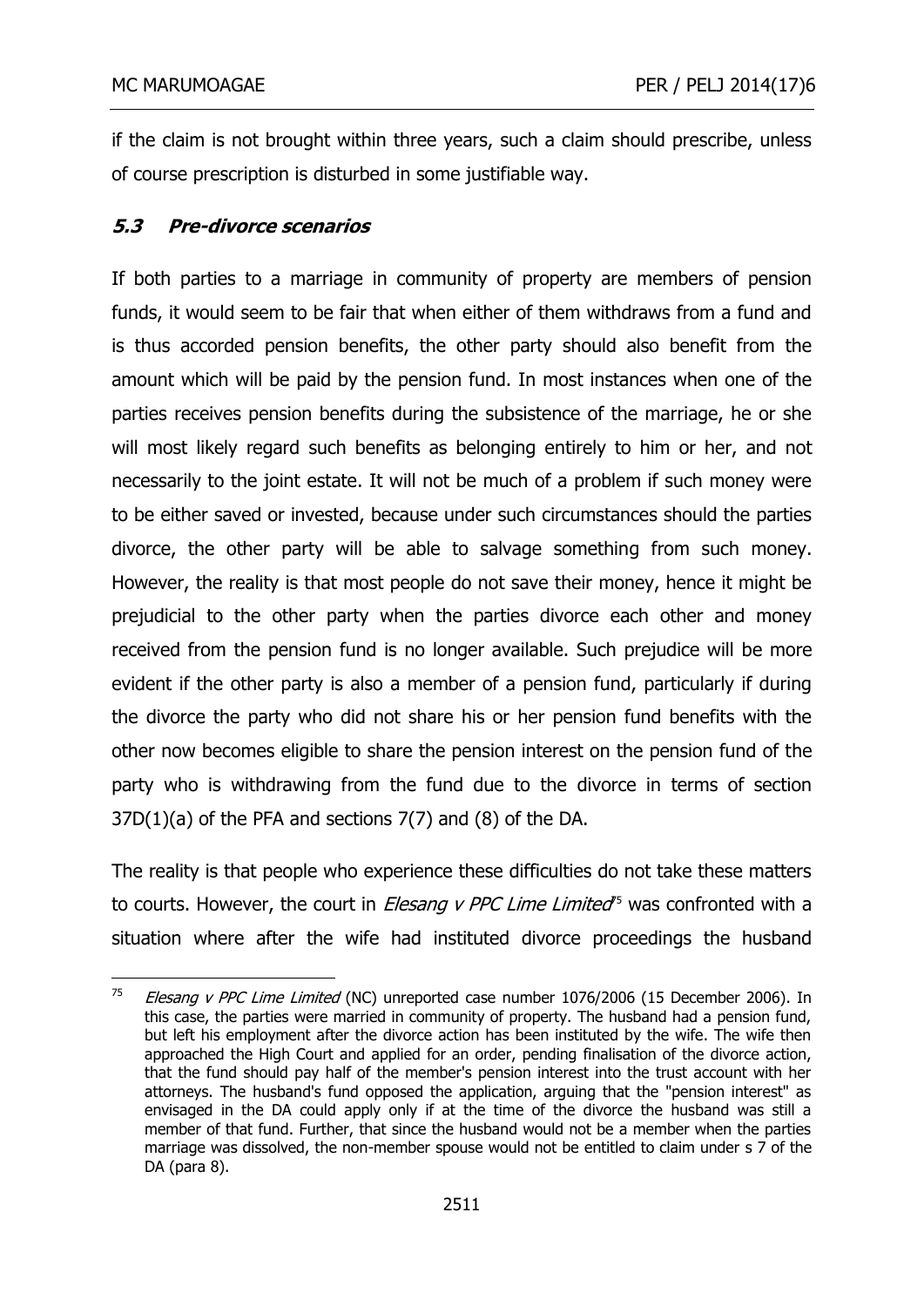resigned from his employment and thus became entitled to receive his withdrawal benefits from his pension fund.<sup>76</sup> The wife then approached the court for a provisional order to the effect that, pending finalisation of the divorce action, the husband's pension fund pay half of the amount of what was referred to as the husband's "pension interest" into the wife's attorney's trust account. Further, that in the event that the money had already been paid into the husband's bank account, then the bank which the husband was banking with be ordered to pay half of the "pension interest" into the wife's attorney's trust account.<sup>77</sup> The application was founded upon allegations that the wife was entitled to half of the money by virtue of the parties' marriage in community of property.<sup>78</sup> The court looked at the definition of the phrase "pension interest" in section 1 of the DA and held that this phrase appears to apply only where one of the spouses is a member of a pension fund at the date of the divorce; and not in this case because the husband will not be a member of the pension fund concerned if and when an order of divorce is granted, because he has already left his employment.<sup>79</sup> The court further held that:

In view of the fact that the third respondent has already become entitled to the benefits and has already left his employment, long before the date of the divorce, the formula based on benefits to which he 'would have been entitled' in the event of a resignation, can also strictly speaking no longer apply. It is clear that the hypothetical event upon which this formula was intended to be based is a resignation 'on the date of the divorce' and that the calculation was intended to be made on this basis when the pension benefits eventually accrued to the member at some time after the divorce.<sup>80</sup>

The court was of the view that the wife was not entitled to any relief in terms of the provisions of sections 7(7) and (8) of the DA. This was because these provisions according to the court, clearly applied only to a pension interest which had not yet accrued at the date of divorce and which belonged to the party who was still a

<sup>76</sup> Elesang v PPC Lime Limited (NC) unreported case number 1076/2006 (15 December 2006) para 3.

 $177$  Elesang v PPC Lime Limited (NC) unreported case number 1076/2006 (15 December 2006) para 4.

<sup>&</sup>lt;sup>78</sup> Elesang v PPC Lime Limited (NC) unreported case number 1076/2006 (15 December 2006) para 6.

 $79$  Elesang v PPC Lime Limited (NC) unreported case number 1076/2006 (15 December 2006) paras 9-10.

 $80$  *Elesang v PPC Lime Limited* (NC) unreported case number 1076/2006 (15 December 2006) para 11.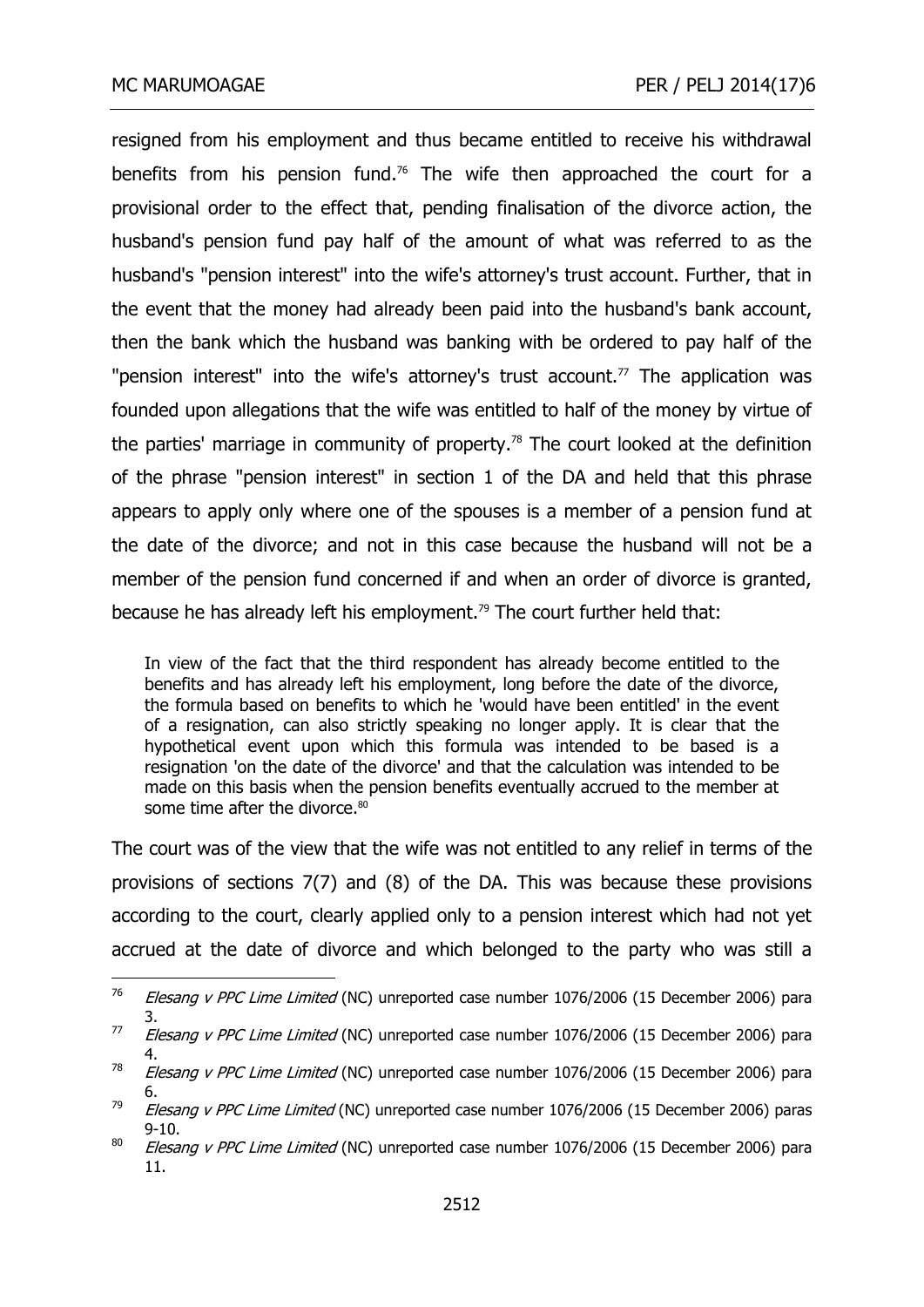member of a pension fund at the date of divorce.<sup>81</sup> Nonetheless, the court held that the fact that where a member has terminated employment there is no pension interest to be apportioned between the parties as a pension benefit has already accrued does not mean that the non-member spouse will not be entitled, in the divorce action, to any part of the pension benefits.<sup>82</sup>

In *Eskom Pension and Provident Fund v Krugel*,<sup>83</sup> the court had to decide whether or not the provisions of section 7(7) and section 7(8) of the DA entitle a non-member spouse to receive benefits from a pension fund of which the other spouse is a member pursuant to a divorce order, where the member spouse had resigned from his employment before the date of divorce but deferred his benefit in the pension fund.<sup>84</sup> The court was of the view that the former wife's entitlement, if any, must derive from the provisions of section 7(7) and section 7(8) of the DA. The court then held that due to the fact that the former husband had already resigned long before the divorce, his pension interest had already become payable to him before the divorce. As such, he could not again be deemed to become entitled to a resignation benefit. The court concluded that the former husband simply no longer had a pension interest for the purposes of section  $7(7)$  and section  $7(8)$  of the DA.<sup>85</sup> Nonetheless, the court held that a settlement agreement between the parties

<sup>81</sup> Elesang v PPC Lime Limited (NC) unreported case number 1076/2006 (15 December 2006) para 18. However, the court was of the view that in any case the pension benefit that had already accrued was going to be part of the joint estate and, in principle at least, the wife was going to be entitled to one half of the net value of that estate (para 21).

<sup>82</sup> Elesang v PPC Lime Limited (NC) unreported case number 1076/2006 (15 December 2006) para 19.

<sup>&</sup>lt;sup>83</sup> Eskom Pension and Provident Fund v Krugel 2012 6 SA 143 (SCA). In this case, the husband resigned from his employment in 1993, and upon his resignation he elected to defer his pension in his fund thereby becoming a deferred pensioner. However, the parties divorced later on in 2001. The divorce decree incorporated a settlement agreement wherein it was agreed that the wife was entitled to 25% of the pension interest in the husband pension fund. The fund refused to endorse its records on the basis that the divorce was granted after the husband had already elected to become a deferred member and thus no longer had a pension interest in the fund as contemplated by the DA. The wife then launched a complaint with the Pension Funds Adjudicator, who upheld her complaint and ordered the fund to pay her or transfer her portion of the pension interest to a pension fund (depending on her election). The fund launched a review application to the High Court and the decision of the Pension Funds Adjudicator was upheld. The fund then appealed to the Supreme Court of Appeal, but the appeal was unopposed.

<sup>84</sup> Eskom Pension and Provident Fund v Krugel 2012 6 SA 143 (SCA) para 6.

Eskom Pension and Provident Fund v Krugel 2012 6 SA 143 (SCA) para 12.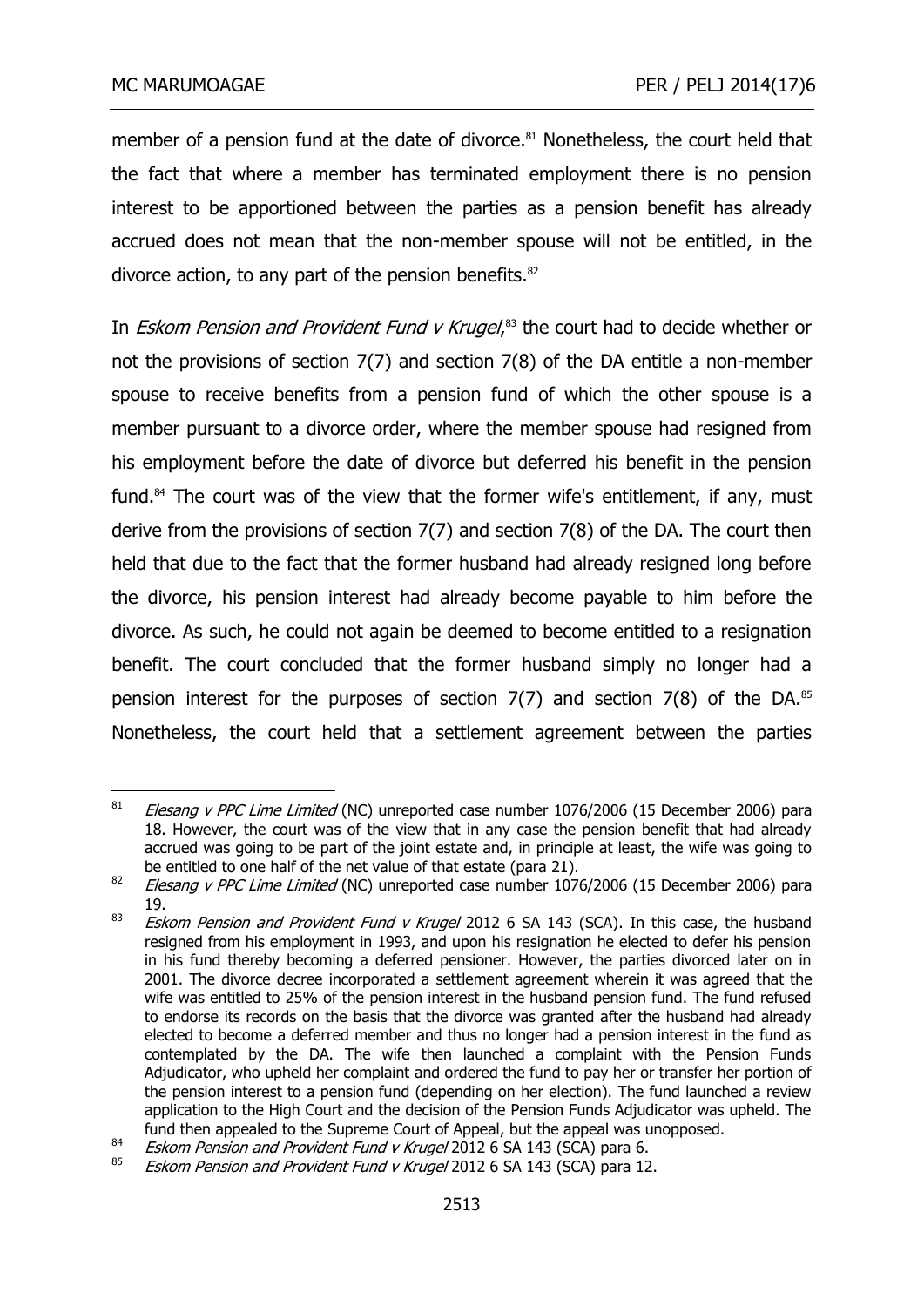remained binding as between them, and the former wife could claim her share of the former husband's deferred pension benefit when it paid out.<sup>86</sup>

From the discussion of these two cases it is clear that the issue of "pension interest" cannot arise before the parties actually divorce. This means that none of the parties to the marriage can claim part of the pension benefits before the actual date of the divorce. In *Elesang v PPC Lime Limited* the problem arose immediately after the divorce proceedings were instituted, when the husband resigned and became entitled to receive his pension benefits. In *Eskom Pension and Provident Fund v* Krugel, the problem was that when the member resigned he did not share his pension benefits with his spouse but elected to defer such benefits to the fund, thus protecting those benefits against the provisions of the DA.

The office of the Pension Funds Adjudicator has also been called upon to determine cases where a member spouse withdrew from the fund before the divorce was granted. In *Saunders v Eskom Pension Fund and Provident Fund*<sup>87</sup> the husband resigned from his employment on 30 April 1995, and became entitled to his retirement benefits but deferred such benefits to the fund. The parties' marriage was dissolved on 06 January 2006. In dismissing the wife's complaint, the Adjudicator held that because the husband had already resigned from his employment on the date of divorce and on the proper interpretation of sections 7(7) and 7(8) of the DA, there was no pension interest which formed part of his assets which could be assigned to the wife.<sup>88</sup> Similarly, in *Williams v Alexander Forbes Retirement Fund*<sup>89</sup> the husband left his employment in or around March 2010, during which period the divorce proceeding were still underway. The wife obtained an interdict preventing the husband's pension fund from making payment of his pension benefits pending the finalisation of the divorce. However, the pension fund paid the husband his withdrawal benefit upon his exit from the fund. The retirement fund argued that the divorce order which directed it to pay the pension interest to the wife was not

<sup>86</sup> Eskom Pension and Provident Fund v Krugel 2012 6 SA 143 (SCA) para 15.

<sup>87</sup> Saunders v Eskom Pension Fund and Provident Fund PFA/WE/8164/2006/TD.

<sup>88</sup> Saunders v Eskom Pension Fund and Provident Fund PFA/WE/8164/2006/TD para 5.5.

Williams v Alexander Forbes Retirement Fund PFA/WE/6545/211/SM.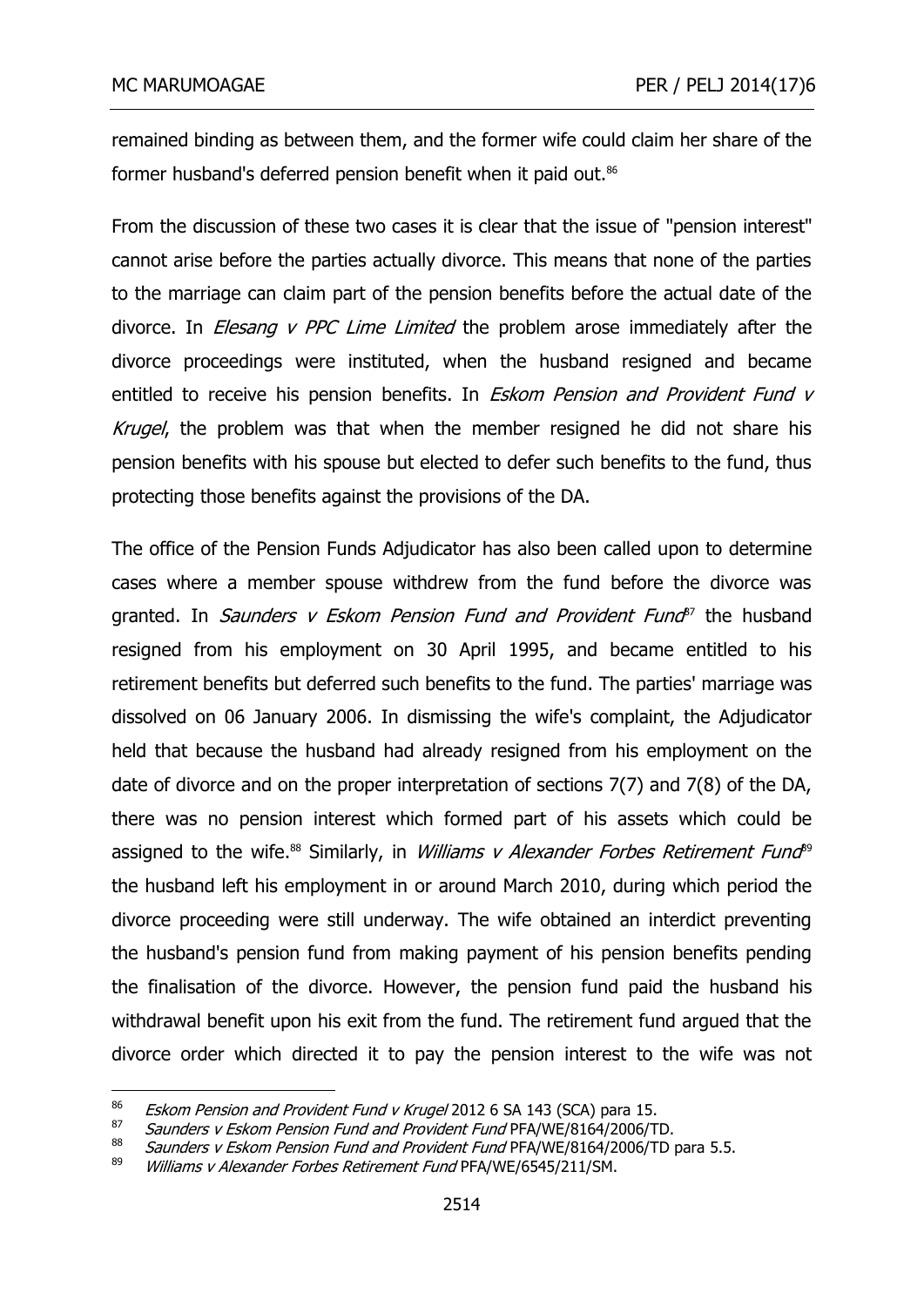binding on it because it was obtained eight months after the husband has exited the fund.<sup>90</sup> In dismissing the wife's complaint, the Adjudicator held that the final divorce order that was issued on 29 November 2010 was not valid and enforceable against the retirement fund as at that time it held no pension interest in respect of the husband, because he had already exited the fund.<sup>91</sup>

Even though it might be argued that former spouses under these circumstances will have personal claims against each other, if for instance there was some sort of agreement between them to deal with the pension benefits, I am of the view that this position is unsatisfactory. It cannot be that a non-member spouse will not be accorded benefits to which he or she is entitled by virtue of the marital regime applicable to his or her marriage just because the member spouse decided to withdraw from his pension fund before the divorce. Now, the question is what would be the case when parties are not divorcing at the time when one of them is leaving his or her employment and the benefit is not deferred to the fund? Should there not be some form of protection for spouses of members of pension funds when such members withdraw from the fund before the date of divorce when such parties are married either in community of property or out of community of property with the application of the accrual system and the pension fund benefits are not excluded from the accrual?

Judging from the cases discussed above, it cannot be disputed thatnot having an effective statutory mechanism which allows non-member spouses to be able to access the pension benefits or a part thereof of their member spouses who leave their employment during the subsistence of their marriage, where there is a joint estate between the parties, is problematic. From a social security point of view, should the spouse who received pension benefits misuse the money where the other spouse is entirely dependent on him or her, this might bring about dire welfare consequences. From an equity point of view, it does not seem to be fair for the spouse who received his or her pension benefits and misused them during the

<sup>&</sup>lt;sup>90</sup> Williams v Alexander Forbes Retirement Fund PFA/WE/6545/211/SM para 4.<br><sup>91</sup> Williams v Alexander Forbes Retirement Fund PFA (MEJGE45/311/SM para 5.4

Williams v Alexander Forbes Retirement Fund PFA/WE/6545/211/SM para 5.6.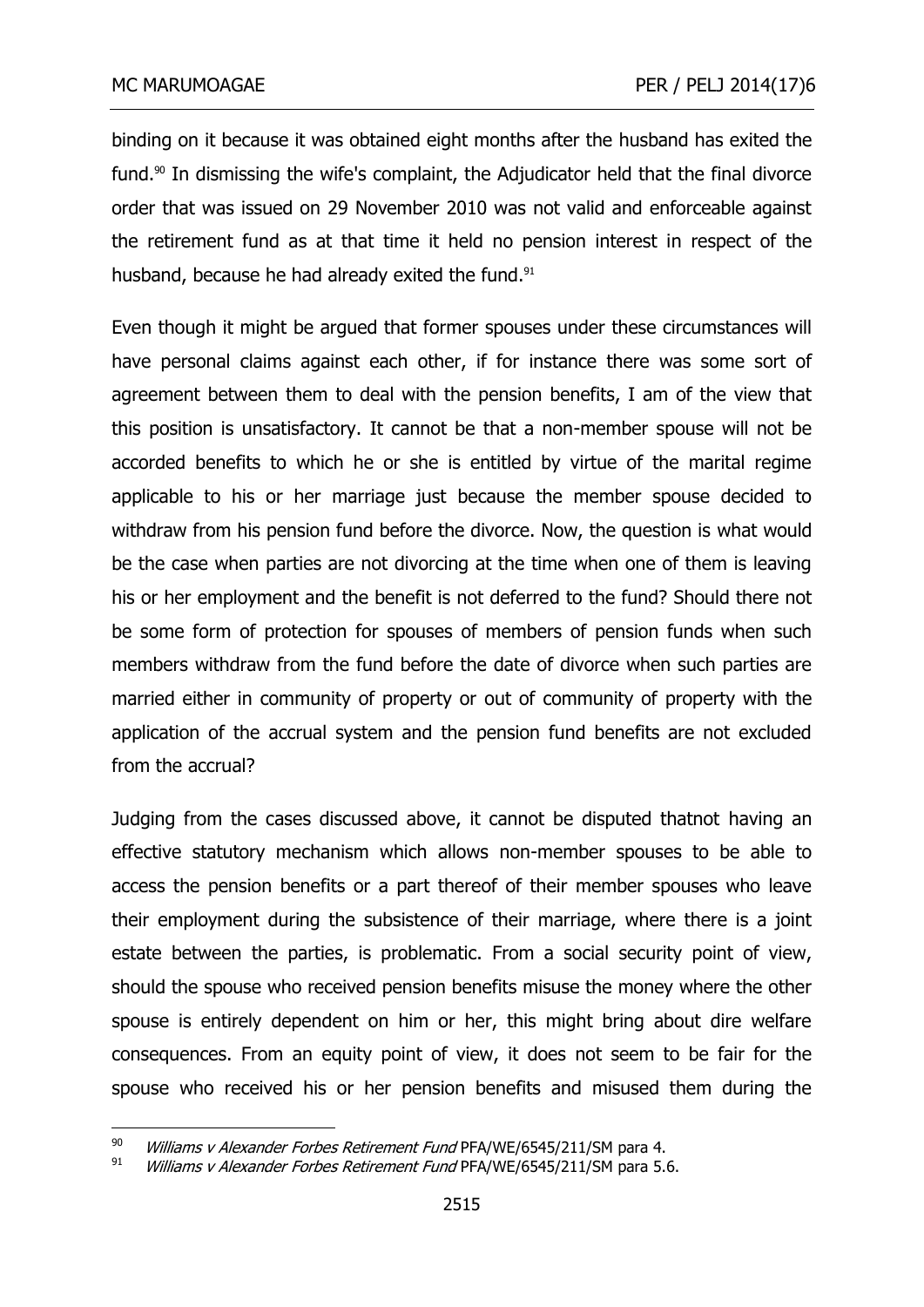subsistence of the marriage and did not share them with his or her spouse to receive a pension interest in the other spouse's pension fund when they divorce. I therefore submit that in these situations it is perhaps ideal to adopt the approach provided for by section 8(1) of the *Matrimonial Property Act* 88 of 1984 as far as marriages out of community of property with the application of the accrual are concerned. This section is meant to protect the spouse's interest to share in the accrual. In terms of this section, if during the subsistence of the marriage one spouse by his or her conduct seriously prejudices or will probably seriously prejudice the other spouse's right to share in the accrual at the dissolution of the marriage, the spouse who stands to be so prejudiced may apply to the High Court for the immediate division of the accrual. $92$ 

I am of the view that the same method can be employed when member spouses withdraw from their funds before the divorce, in that a similar legal mechanism can be created to allow a non-member spouse, immediately upon a retirement fund scheme paying out withdrawal benefits to its member, to approach a competent court for an order for the division of such a withdrawal benefit. This mechanism should be available to any marriage where there is a joint estate between the parties or where an accrual system is applicable. Any court which is competent to grant a divorce order should be accorded jurisdiction to hear such applications from spouses who stand to be prejudiced. The non-member spouse can choose whether to utilise this method or not, but at least the legislature would have provided a mechanism which is competent to protect his or her patrimonial interests. If, however, the nonmember spouse chooses not to utilise this mechanism he or she cannot then, if the parties divorce, claim the pension interest on the date of divorce, because at that time whatever the member spouse would have received from his or her pension fund before the date of divorce would not constitute a pension interest.

It can be argued that there might not be a need for such a mechanism, in that once the pension interest of a member spouse has been paid out it crystallises into an asset in the joint estate, thus forming part of the assets that are divided when the

<sup>92</sup> Heaton South African Family Law 99.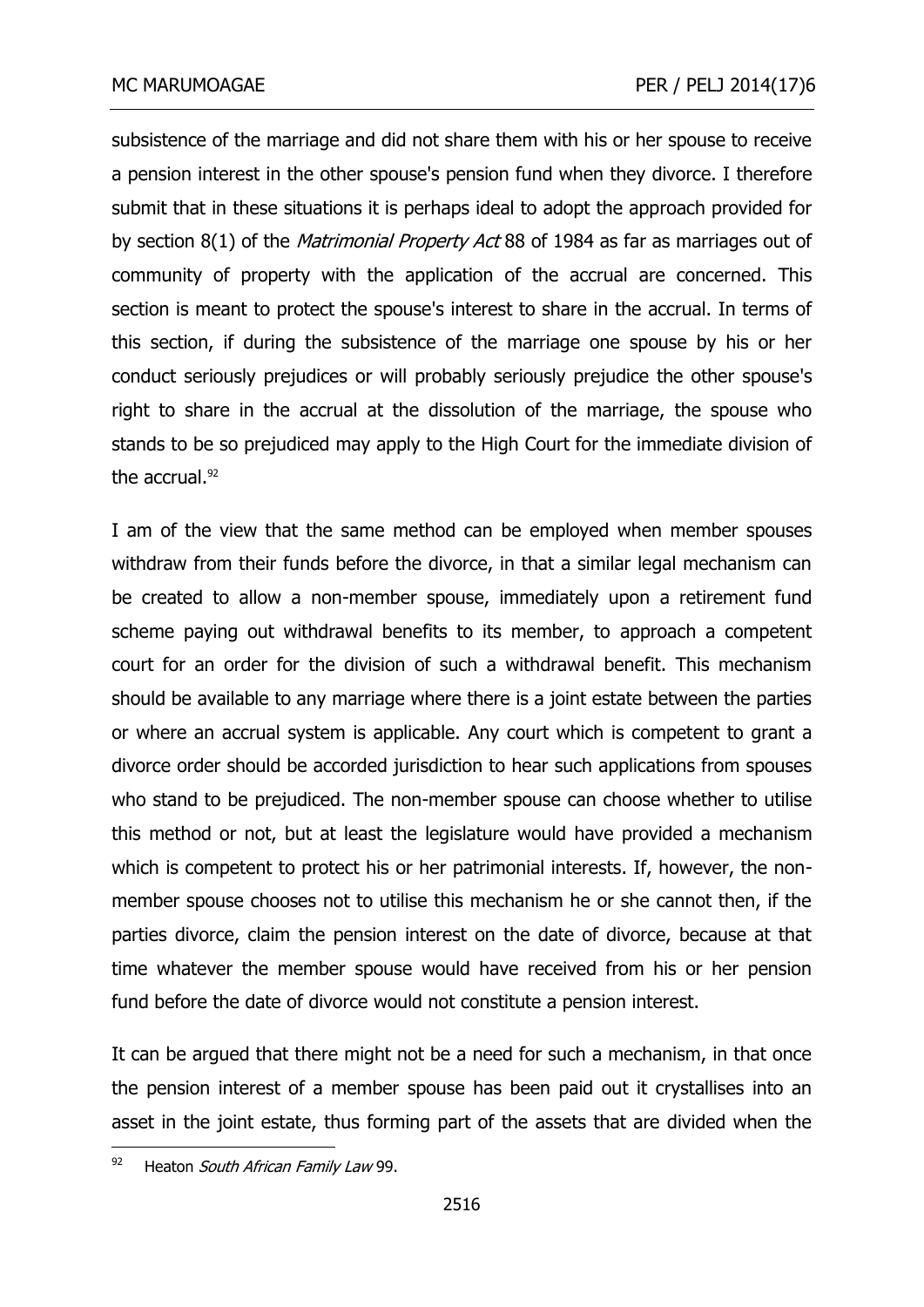community is dissolved. Such a view would be misplaced, because it assumes that whatever amount is paid to the member spouse when he or she withdraws from the fund before the divorce will still be available for division when the parties divorce. This mechanism will be essential when the non-member spouse discovers that, after receipt of pension benefits, the member spouse is actually wasting and misusing money which should benefit the joint estate. Under such circumstances this mechanism will become an effective tool for non-member spouses to make applications to court to be awarded their portion of such money, before such money runs out. Furthermore, this mechanism will become handy when upon receipt of his or her pension benefits, the member spouse seeks to defer the entire benefit back into the fund, thus making it impossible for the non-member spouse to obtain a share thereto should the parties divorce, as was the position in some of the cases discussed above.<sup>93</sup> Under such circumstances, the non-member spouse can actually apply to court in terms of the proposed mechanism to immediately receive his or her share thereto, and allow the member spouse to defer the rest of the amount to his or her fund.

# **6 Conclusion**

I am of the view that the issue of the payment of the pension benefits of member spouses to non-member spouses will continue to trouble our courts, and thus we will continue to get conflicting decisions as far as the interpretation of the relevant provisions of the DA are concerned. However, hopefully, should either the Supreme Court of Appeal or even the Constitutional Court be called upon to determine on this issue, that court will be able not only to clarify the law but also to give us guidance as to how section 7(7)(a) and section 7(8) of the DA ought to be interpreted in a modern, democratic society. Until such time, one will also have to look at matrimonial principles, which I believe take account of pension entitlements that have already accrued to a spouse as assets in that spouse's estate, or in the joint estate if the parties are married in community of property. I am of the view that this

<sup>-</sup><sup>93</sup> See *Eskom Pension and Provident Fund v Krugel* 2012 6 SA 143 (SCA) and *Saunders v Eskom* Pension Fund and Provident Fund PFA/WE/8164/2006/TD.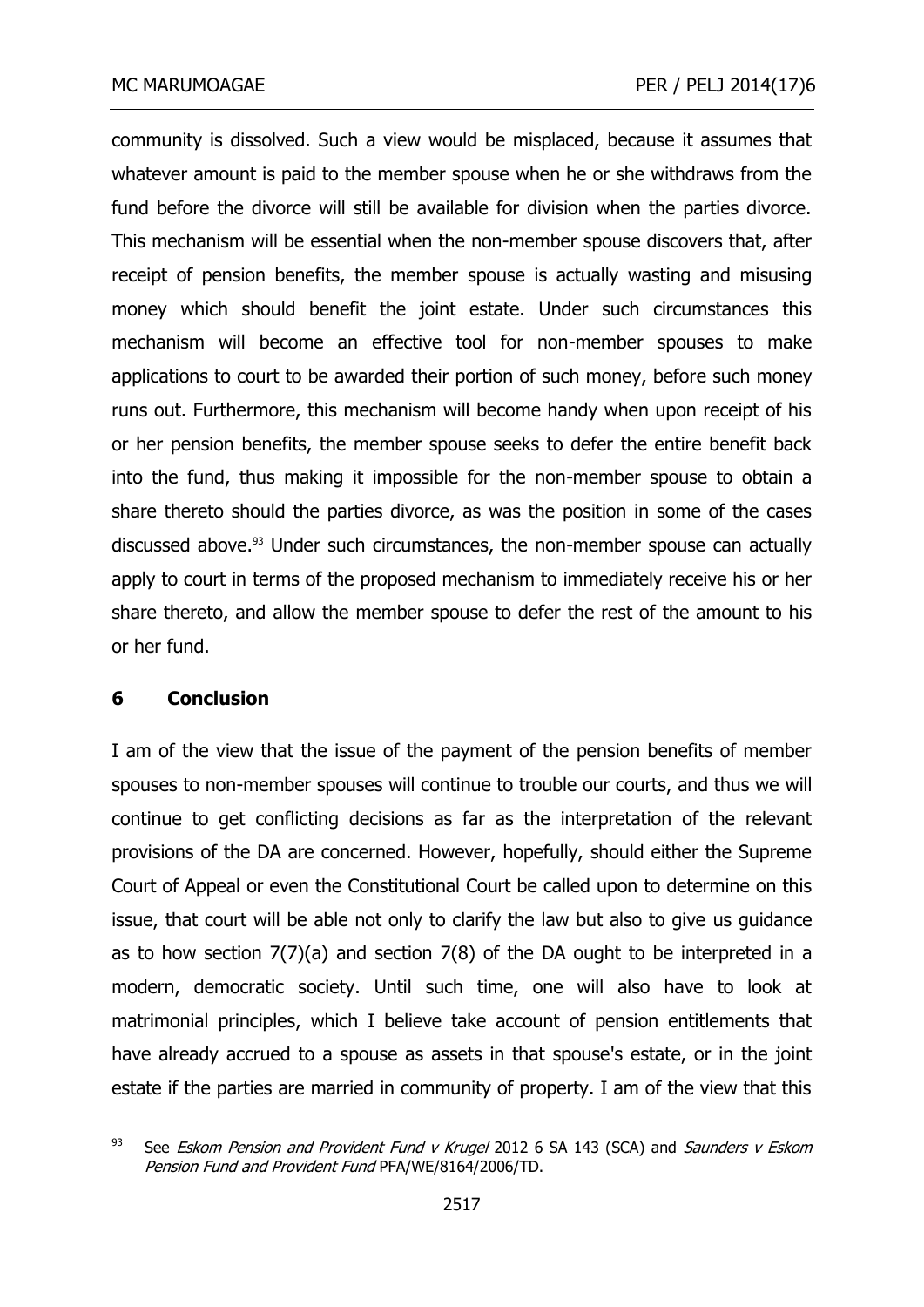-

would include both a lump sum payment and the right to a monthly pension. As such, the non-member spouse is entitled to have the value of the pension assets included in a calculation aimed at dividing the joint estate, or the value of an accrual claim. However, in *Maria v Brian*<sup>94</sup> the court held that in terms of section 7 of the DA, a party's pension interest as at the date of divorce does not include future monthly pension payments due to a member and/or any other future right or interest which has not yet accrued. Such a pension interest constitutes an asset in the estate of such a member.<sup>95</sup> I am not convinced that this is the proper position if parties are married in community of property.

Finally, it is high time that divorce litigation is accorded the respect it deserves. This is a highly specialised area of our law, and if practitioners are not careful as to how they carry out their instructions, their lack of care could result in their clients losing substantial amounts relating to pension funds, thus being left in a financially vulnerable position. Practitioners need to be very careful when drafting documents, be they pleadings or settlement agreements, relating to the division of retirement benefits between spouses at the time of divorce. By so doing, practitioners will not only be saving their clients costs but also peace of mind post-divorce.

 $94$  *Maria v Brian* 2008 ZAGPHC 317 (28 August 2008). In this case the parties were married out of community of property with the exclusion of the accrual in 1984 but divorced in 2006. The decree of divorce incorporated a settlement agreement wherein there was a redistribution clause in terms of s 7(3) of the DA, where it was agreed that the applicant would be paid 30% of the respondent's pensionable interest calculated as at the date of divorce. The records of the respondent's fund were endorsed and there was an amount which was paid to the applicant. The applicant brought an application alleging that the amount she received did not amount to 30% of the respondent's pensionable interest. It was argued on behalf of the applicant that the 30% the applicant was entitled to as per the settlement agreement also extended to the respondent's monthly pension payable to him by his fund. As such, the applicant sought an order directing the respondent to disclose information, including documentation which would allow her to determine the amounts due and payable to her. However, it was argued on behalf of the respondent that there was no obligation on the respondent to submit any statement of account to the applicant.

<sup>&</sup>lt;sup>95</sup> Maria v Brian 2008 ZAGPHC 317 (28 August 2008) para 22.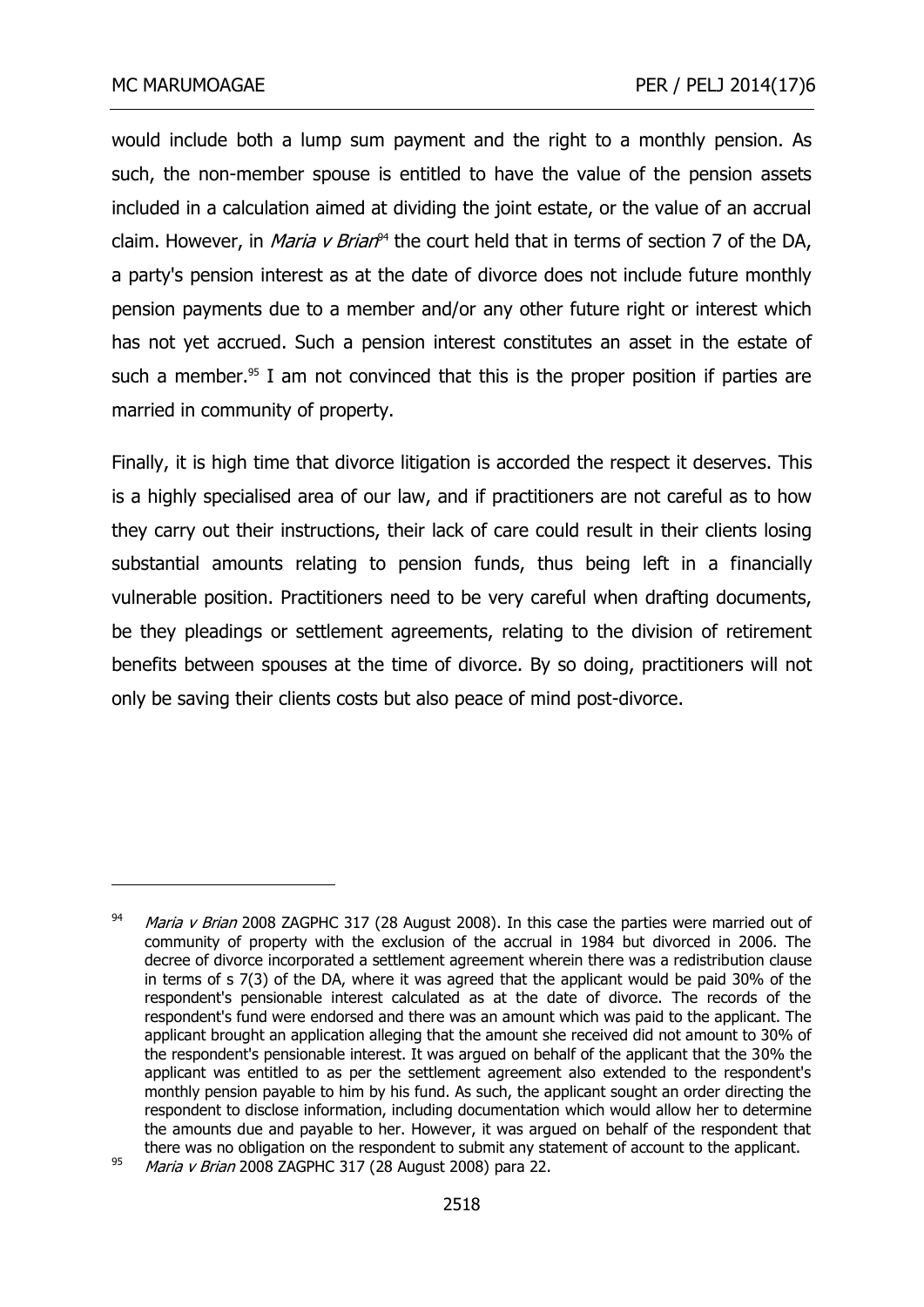#### **BIBLIOGRAPHY**

#### **Literature**

#### Davey 2013 De Rebus

Davey J "Pension Interest and Divorce K v K and Another- A Critique" September 2013 De Rebus 26-28

Fick 1990 TRW

Fick G "Pensioenverrekening Tussen Gades met Egskeiding" 1990 TRW 57- 106

#### Heaton South African Family Law

Heaton J *South African Family Law* 3<sup>rd</sup> ed (LexisNexis Durban 2010)

### Hunter et al Pension Funds Act

Hunter R et al The Pension Funds Act: A Commentary on the Act, Regulations, Selected Notices, Directives and Circulars (Hunter Employee Benefit Law Johannesburg 2010)

#### Marumoagae 2013 De Rebus

Marumoagae C "Breaking Up is Hard to Do, or is It? The Clean Break Principle Explained" September 2013 De Rebus 38-40

#### Mothupi 2010 SA Merc LJ

Mothupi S "Some Practical Effects of the Financial Services Laws General Amendment Act 2008 on Amending Section 37D(4) of the Pension Funds Act" 2012 SA Merc LJ 214-229

Nevondwe 2009 LDD

Nevondwe L 2009 "The Law Regarding the Division of the Retirement Savings of a Retirement Fund Member on his or her Divorce with Specific Reference to Cockcroft v Mine Employees Pension Fund [2007] 3 BPLR 296 (PFA)" 2009  $LDD 1-12$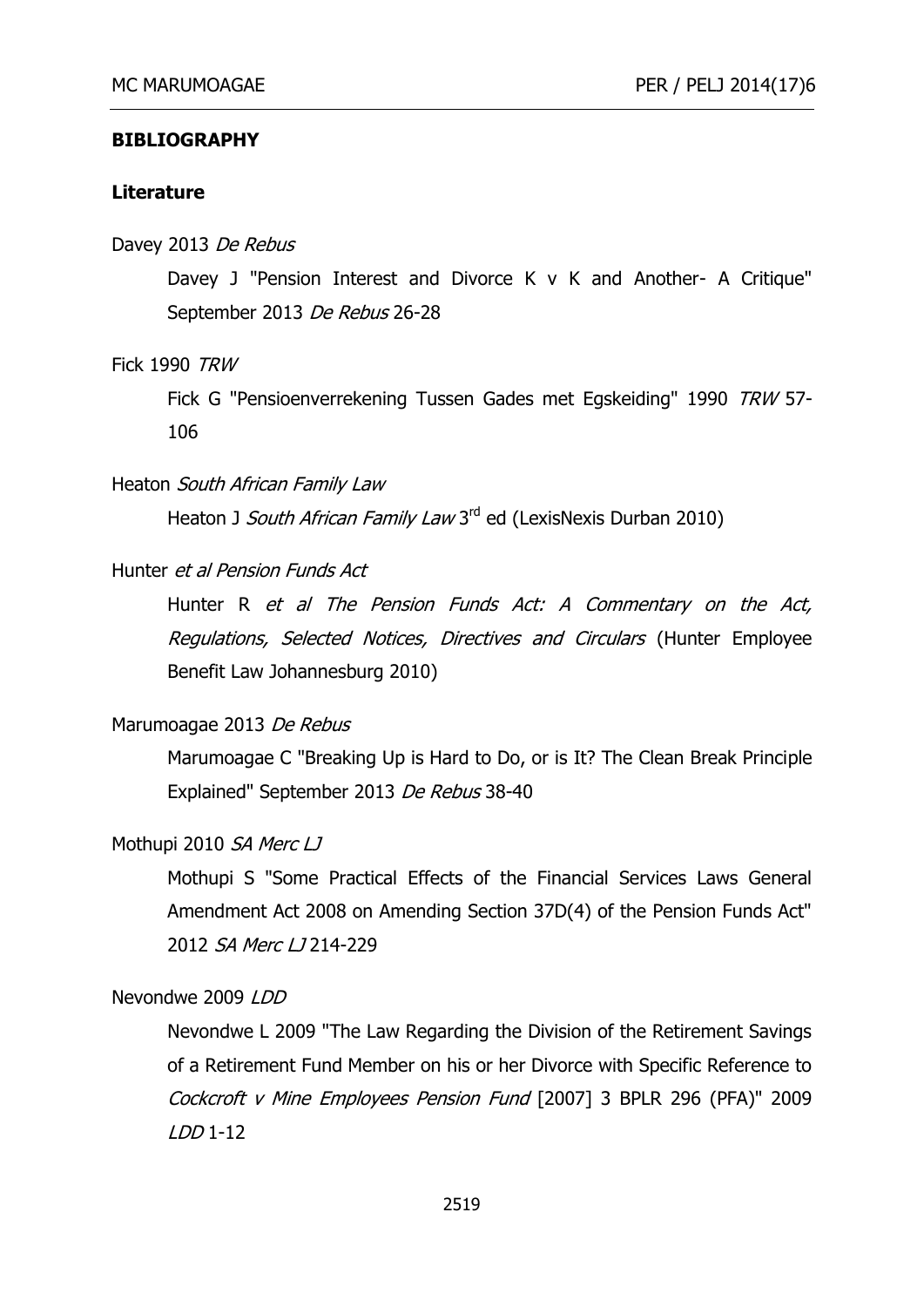Nevondwe 2012 Insurance and Tax

Nevondwe L "Government Employees Pension Fund: Payment to Member Spouse on Divorce" 2012 *Insurance and Tax* 32-35

Nevondwe, Rapatsa and Ratloga 2012 Pensions

Nevondwe L, Rapatsa M and Ratloga N "Payment of Divorce Benefits to the Former Spouse upon Divorce and Changes brought by the South African Government Employees Pension Law Amendment Bill, 2011" 2012 Pensions 94-102

#### Sonnekus 1989 TSAR

Sonnekus JC "Pensioenverwagtings en Onderhoud na Egskeiding in Versorgingsregtelike in Plaas van Vermoënsregtelike Konteks" 1989 TSAR 202-230, 326-352

### **Case law**

- Andrews v IBM SA 1994 Contribution Pension and Alexandra Forbes Financial Services (Pty) Ltd PFA/WE/4666/2011/GPM
- Areias v Momentum Retirement Annuity Fund and Momentum Group Limited PFA/KZN/11470/2012/AM

Budhoo v Sasol Pension Fund PFA/GA/37937/LPM

Chiloane v Chiloane 2007 ZAGPHC 183 (7 September 2007)

Cockcroft v the Mine Employees Pension Fund PFA/we/11234/06/LS

Cockcroft v Mine Employees Pension Fund 2007 3 BPLR 296 (PFA)

Davids v Momentum Retirement Annuity Fund and Momentun Group Limited PFA/WE/35021/2009/LPM

De Kock v Jacobson 1999 4 SA 346 (W)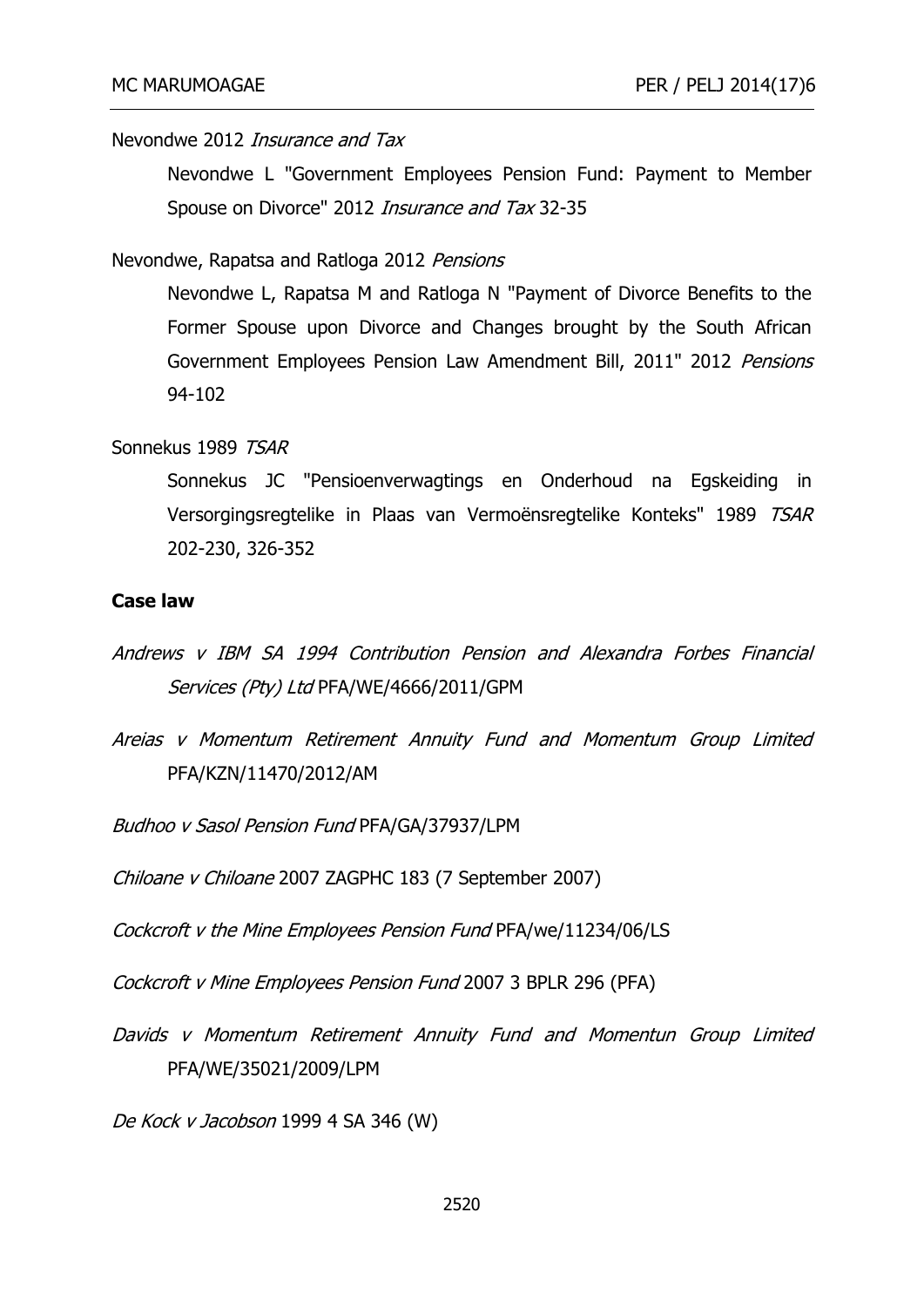Elesang v PPC Lime Limited (NC) unreported case number 1076/2006 (15 December 2006)

Eskom Pension and Provident Fund v Krugel 2012 6 SA 143 (SCA)

Fritz v Fundsatwork Umbrella Pension Fund 2013 4 SA 492 (ECP)

Gates v Gates 1940 NPD 361

Keyser v Keyser 1979 4 SA 12 (T)

Kgopane v Kgopane (NW) unreported case number 1819/2011 58 (16 August 2012)

Kirchner v Kirchner 2009 4 SA 448 (W)

Kotze v Kotze 2013 JOL 30037 (WCC)

Lamb v Lamb 2002 JDR 0463 (T)

M v M 2012 ZAKZDHC 17 (1 January 2012)

Maharaj v Maharaj 2002 2 SA 648 (D&CLD)

Maria v Brian 2008 ZAGPHC 317 (28 August 2008)

Martin v Beka Provident Fund 2000 2 BPLR 196 (PFA)

Mashilo v Basil Read Group Provident Fund 2005 1 BPLR 51 (PFA)

ML v JL 2013 ZAFSHC 55 (25 April 2013)

Mouton v Southern Staff Pension Fund 2003 4 BPLR 4581 (PFA)

Ngewu v Post Office Retirement Fund 2013 4 BCLR 421 (CC)

Old Mutual Life Assurance Co (SA) (Pty) Ltd v Swemmer 2004 5 SA 373 (SCA)

Peters v Peters 2008 ZAWCHC 309 (2 December 2008)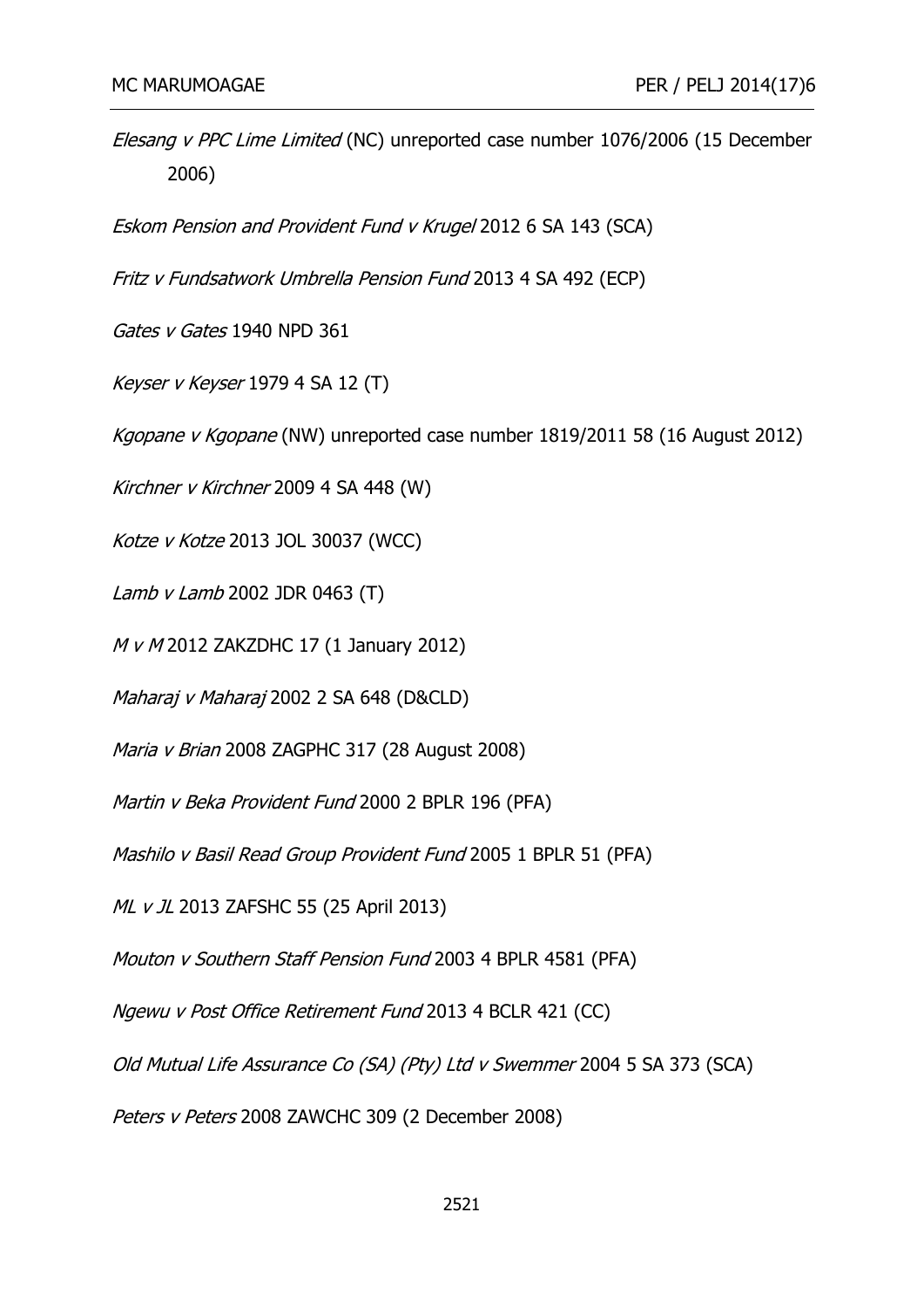Saunders v Eskom Pension Fund and Provident Fund PFA/WE/8164/2006/TD

Schenk v Schenk 1993 2 SA 346 (E)

Sempapalele v Sempapalele 2001 2 SA 306 (O)

Tryon v Nedgroup Defined Contribution Pension and Provident Fund PFA/GA/8796/2011/TCM

Van der Merwe v Southern Life Association 2000 3 BPLR 321 (PFA)

Wiese v Government Employees Pension Fund 2011 4 All SA 280 (WCC)

Wiese v Government Employees Pension Fund 2012 6 BCLR 599 (CC)

Williams v Alexander Forbes Retirement Fund PFA/WE/6545/211/SM

#### **Legislation**

Civil Union Act 17 of 2006

Divorce Act 70 of 1979

[Divorce Amendment Act](http://www.concerningdivorce.com/divorce-amendment-act-7-of-1989-todays-trustee-statutory-frameword-of-retirement-funds.html) 7 of 1989

Government Employees Pension Law Amendment Act 19 of 2011

Marriage Act 25 of 1961

Matrimonial Property Act 88 of 1984

Pension Funds Act 24 of 1956

Pension funds Amendment Act 11 of 2007

Post Office Act 44 of 1958

Recognition of Customary Marriages Act 120 of 1998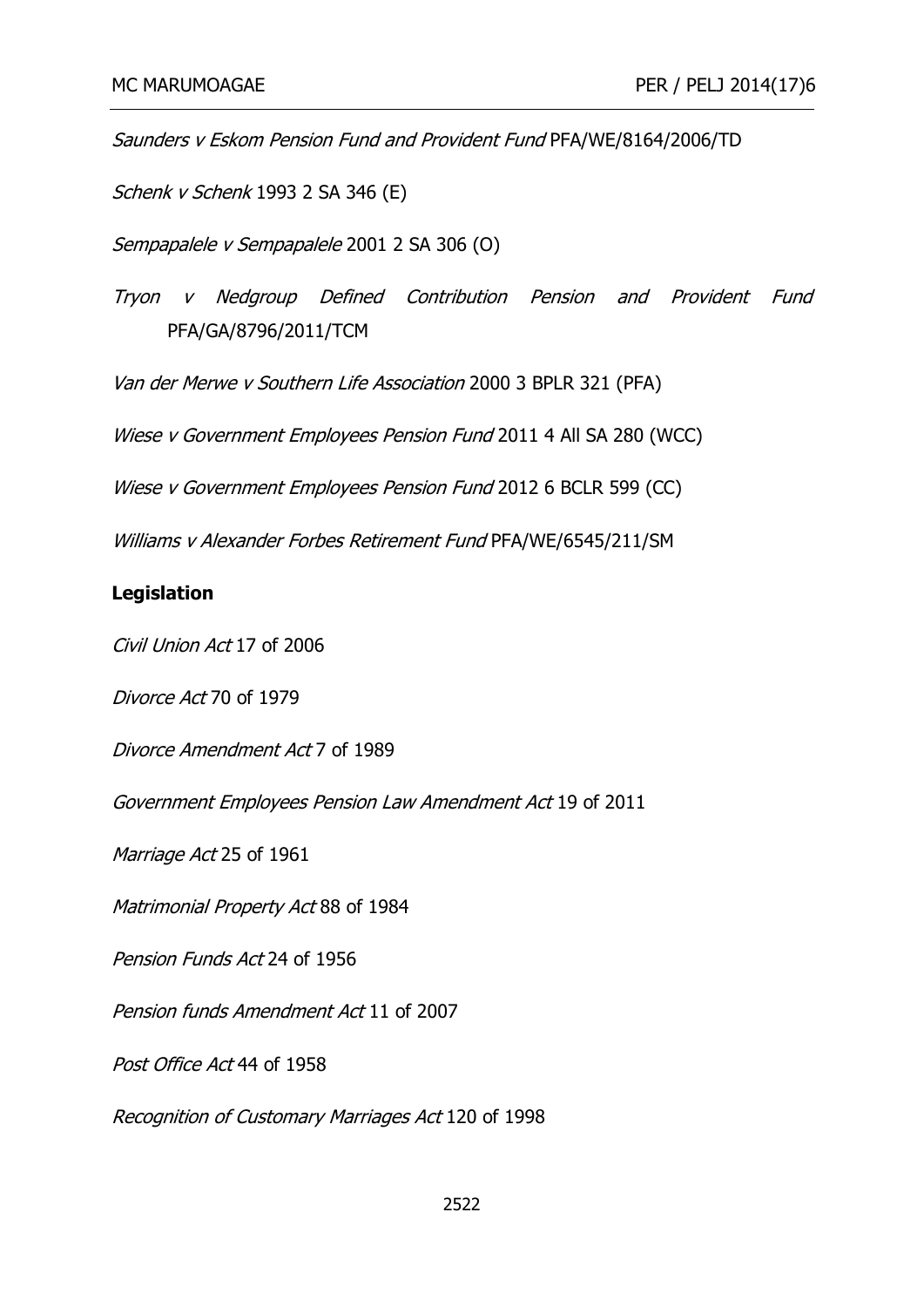South African Post Office from the Post and Telecommunication-related Matters Act 44 of 1958

## **Government publications**

South African Post Office SOC Ltd Amendment Bill [B24-2013]

### **Internet sources**

- Anon date unknown http://www.out.org.za/index.php/library/literature? download=10:advocating-for-the-legal-recognition-of-domestic-partnerships Anon date unknown Advocating for the Legal Recognition of Domestic **Partnerships** [http://www.out.org.za/index.php/library/literature?download=10:advocating](http://www.out.org.za/index.php/library/literature?download=10:advocating-for-the-legal-recognition-of-domestic-partnerships)[for-the-legal-recognition-of-domestic-partnerships](http://www.out.org.za/index.php/library/literature?download=10:advocating-for-the-legal-recognition-of-domestic-partnerships) accessed 10 January 2014
- Anon date unknown http://www.pension.co.za/employee\_benefits\_divorce.asp Anon date unknown Retirement Planning and Divorce http://www.pension.co.za/employee\_benefits\_divorce.asp accessed 23 January 2014
- Anon date unknown http://www.pensionlawyers.co.za/downloads/2012/ conference/Paul\_Pretorius-Paper.pdf Anon date unknown The Clean-break Principle and Public Interest Litigation http://www.pensionlawyers.co.za/downloads/2012/conference/Paul\_Pretorius -Paper.pdf accessed 24 January 2014
- National Treasury 2004 http://www.treasury.gov.za/public%20comments/ Retirement%20Fund%20Reform%20A%20Discussion%20Paper.pdf National Treasury 2004 Retirement Fund Reform: A Discussion http://www.treasury.gov.za/public%20comments/Retirement%20Fund%20Re form%20A%20Discussion%20Paper.pdf accessed 10 January 2014